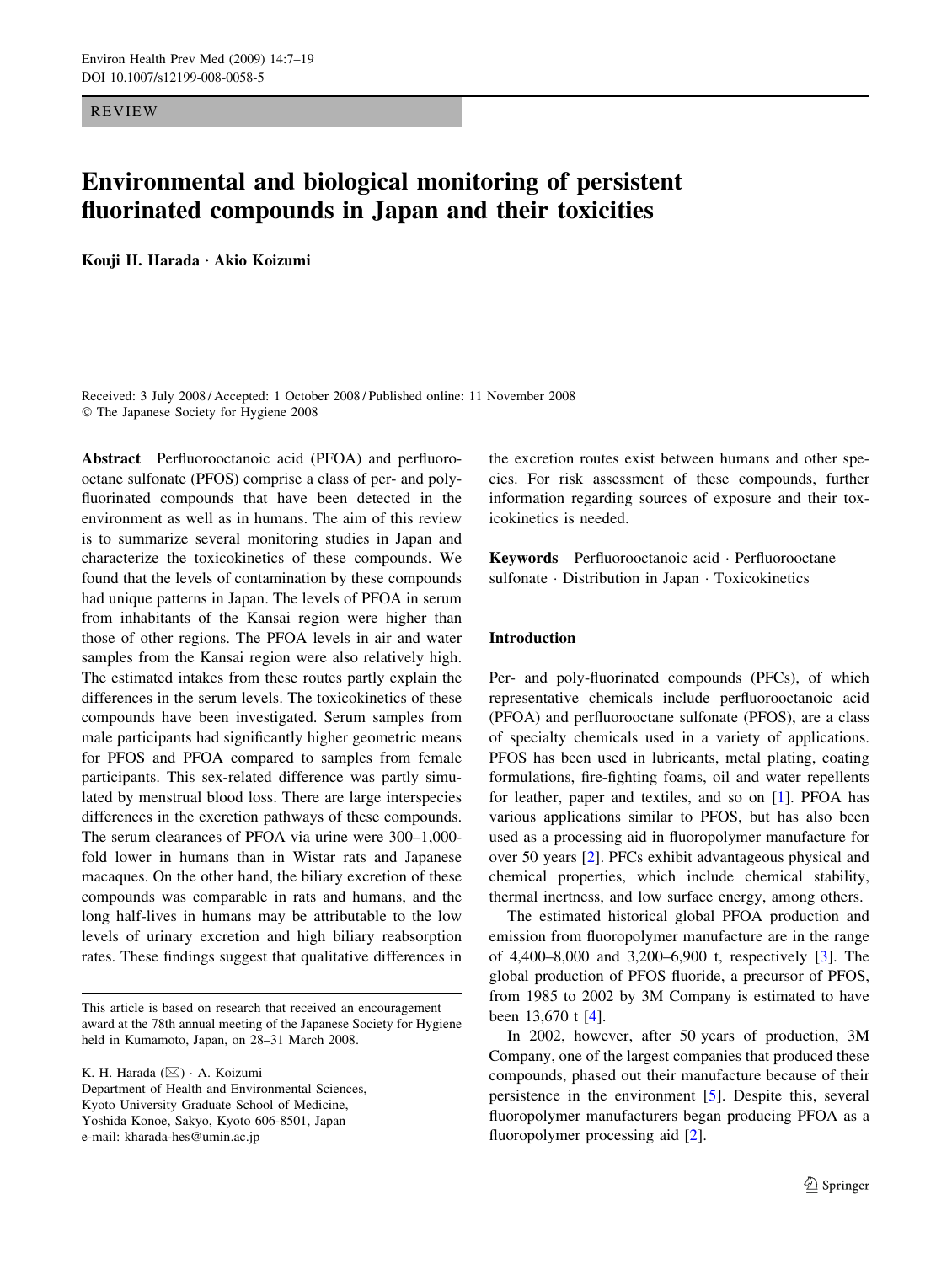PFOA and PFOS have been found globally in a variety of living organisms, including humans and wildlife [\[6,](#page-9-0) [7](#page-9-0)]. Many studies have revealed that these compounds have various toxicities toward living organisms, including humans  $[8-11]$ . PFOS has been regulated at various levels by governments, including those of the USA [\[12](#page-9-0)], Canada [\[13](#page-9-0)], and the European Union (EU) [[14\]](#page-9-0). In the Stockholm Convention on Persistent Organic Pollutants (POPs), the third meeting of the POPs review committee decided to recommend PFOS for listing in Annex A or B of the convention [[4\]](#page-9-0). Following the restriction of PFOS marketing in the EU, the issue of whether PFOA should be included in Directive 76/769/EEC has been discussed. The Environmental Protection Agency of the USA launched a stewardship program, and manufacturers have committed to reducing PFOA emissions [\[15](#page-9-0)].

Recent studies have revealed a unique situation in Japan, namely that PFOA contamination has progressed more profoundly than PFOS contamination [\[16](#page-9-0), [17](#page-9-0)]. In agreement with these observations, serum concentrations in Japanese, albeit limited to subpopulations of Japan, are reported to be higher than those in US populations, while the opposite is true for PFOS [\[18](#page-9-0), [19\]](#page-9-0).

The present review has two main aims. First, we review the environmental and biological monitoring of PFOS and PFOA in Japan. Second, we characterize the toxicokinetics of PFOS and PFOA. We have compared data obtained in Japan with those obtained in other countries as required to clarify the unique situation in Japan.

# Distributions of PFOA and PFOS in the water environment in Japan

Several studies have reported the concentrations of PFOA and PFOS in surface water in Japan [\[17,](#page-9-0) [20–23](#page-9-0)], and the data are summarized in Table [1](#page-2-0).

The geometric mean concentrations of PFOA in five regions were within the range of 1–3 ng/l, except for the Kansai region. In the Kansai region, the PFOA concentrations in surface water were much higher than those in other regions [\[17](#page-9-0), [21\]](#page-9-0). A systematic investigation of the Kanzaki River system by our group revealed that there is a single source of PFOA within the Ai River [\[17](#page-9-0)], which was confirmed by Nguyen et al. [[21\]](#page-9-0). The concentrations of PFOA in other countries are also shown in Table [1](#page-2-0) [\[24](#page-9-0)– [27\]](#page-9-0). These values are relatively higher than the values in Japan, excluding the Kansai region. Local intense contaminations were also observed in other countries, for example, the Tennessee River near Decatur, the Ruhr River, and Etobicoke Creek. The identified sources could be related to fluorochemical manufacturers, sewage treatment plant effluents, and fire-fighting foam [\[17](#page-9-0), [24,](#page-9-0) [25\]](#page-9-0).

The current surface water PFOS contaminations are shown in Table [1.](#page-2-0) The PFOS concentrations in Japan were relatively high in the Kanto and Kansai regions [\[17](#page-9-0), [22](#page-9-0)]. Sewage treatment plant effluents exhibited high concentrations of PFOS as well as PFOA. High concentrations of PFOS were found in wastewater around airports [\[17](#page-9-0)]. However, detailed information regarding the types of firefighting foams used was not available.

The concentrations of PFOS and PFOA in drinking water in Japan have been reported [[28,](#page-9-0) [29\]](#page-9-0). The levels of PFOA were extremely high in the Kansai region, especially Osaka [\[28](#page-9-0)], where the water supply is mainly derived from the Yodo River. On the other hand, the PFOS levels in tap water were higher in the Kanto region than in other regions [\[29](#page-9-0)]. It is therefore possible that the serum levels of these compounds in residents may be proportional to the levels in tap waters.

# Distributions of PFOA and PFOS in outdoor air and indoor dust in Japan

There are limited numbers of reports regarding airborne and indoor levels of PFOA and PFOS. Harada et al. [[30\]](#page-10-0) showed that the concentrations of PFOA detected within urban atmospheric particles were 50-fold higher than those of PFOS. The amounts of PFOA and PFOS in the respirable fraction (1.1–11.4 *l*m) ranged from 58.3 to 89.8% of the total amounts [[31\]](#page-10-0). The levels of PFOS and PFOA were significantly higher in the urban atmosphere of Oyamazaki than in the suburban atmospheres of Morioka and Fukuchiyama [[30,](#page-10-0) [32\]](#page-10-0). Across Japan, there was a tendency for PFOA to be the predominant contaminant of outdoor air, particularly in Osaka [\[33](#page-10-0)]. Boulanger et al. [[34\]](#page-10-0) reported that the mean concentration of PFOS in particulate-phase air samples was  $6.4$  pg/m<sup>3</sup> (SD 3.3) in the Great Lakes. In Manchester, PFOA and PFOS were both detected at relatively high concentrations (341 and 46 pg/m<sup>3</sup>, respectively) [\[35](#page-10-0)].

The concentrations in indoor dust in Japan ranged from 18 to 3,700 ng/g dust for PFOA and from 7 to 2,500 ng/g dust for PFOS [\[36](#page-10-0), [37](#page-10-0)]. Compared with outdoor dust, the PFOS levels in indoor dust were comparable, but there are few reports regarding the PFOA levels in indoor dust (Table [2\)](#page-3-0). A study in the USA reported that indoor dust contained higher levels of PFOS than PFOA [[38\]](#page-10-0). The variations in the proportions of various fluorochemicals may reflect the source signatures caused by the use of different composites during the application or manufacturing process [[39\]](#page-10-0) (Table [3](#page-3-0)).

The sources of PFOA in the environment remain unclear. However, degradation of fluorotelomer alcohols (FTOHs) with atmospheric lifetimes of approximately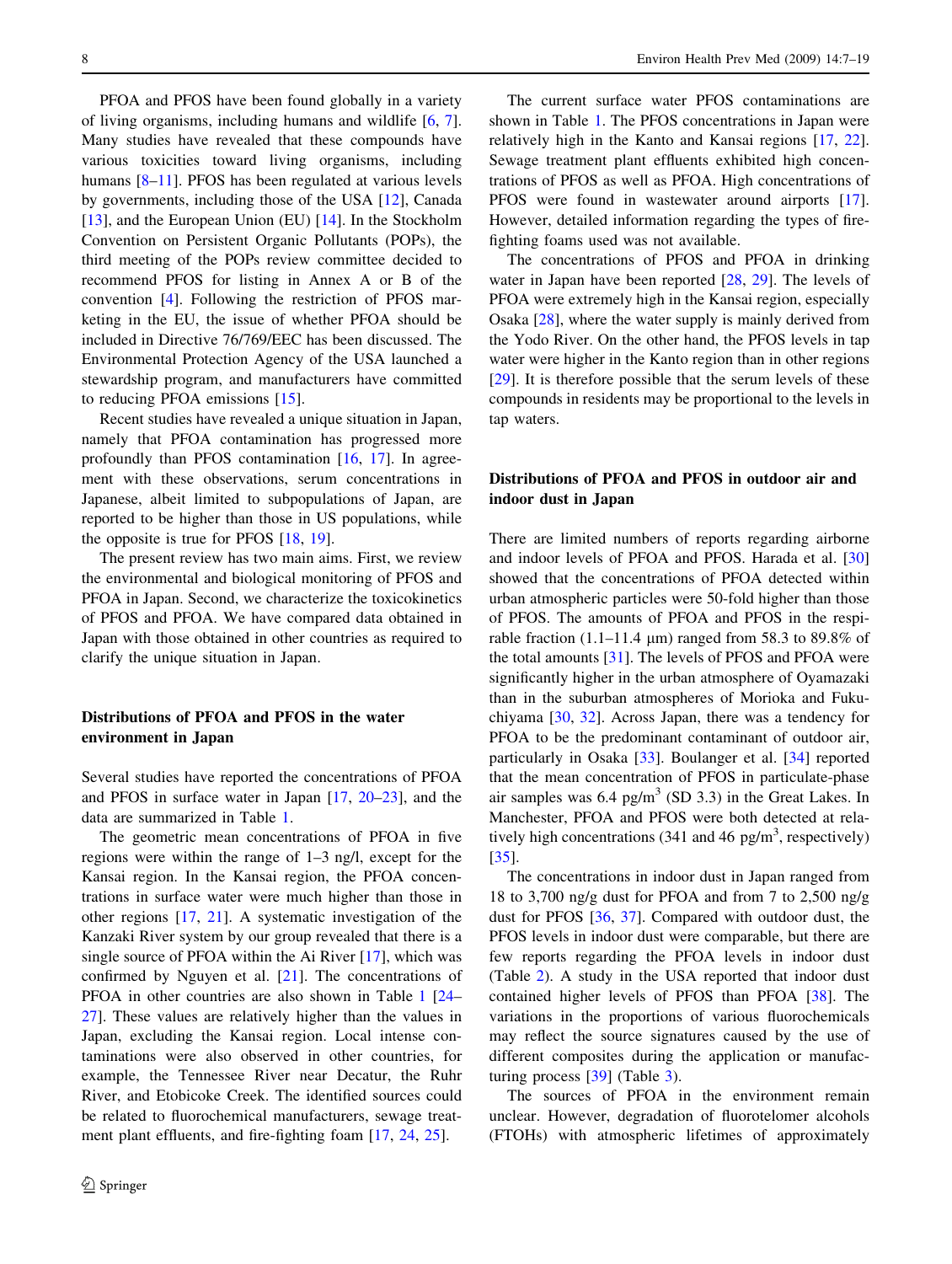<span id="page-2-0"></span>Table 1 Levels of PFOA and PFOS in water in Japan and several other countries

| Area                          | $\boldsymbol{n}$ | $PFOA$ (ng/l) |                      | $PFOS$ (ng/l) |                      | Ref.               |
|-------------------------------|------------------|---------------|----------------------|---------------|----------------------|--------------------|
|                               |                  | GM (GSD)      | Range                | GM (GSD)      | Range                |                    |
| River                         |                  |               |                      |               |                      |                    |
| Hokkaido                      | $\mathbf{1}$     |               | 0.4                  |               | 1.9                  | $[17]$             |
| Tohoku                        | 15               | 1.1(2.7)      | $0.1 - 4.2$          | 1.2(2.5)      | $0.3 - 4.6$          | $[17]$             |
| Kanto                         | 14               | 2.8(3.6)      | $0.3 - 15.1$         | 3.7(3.9)      | $0.3 - 31.4$         | $[17]$             |
| Kanto (Tsurumi River)         | 10               |               | $11.2 - 19.8$        |               | $17.1 - 612$         | $[22]$             |
| Chubu                         | 17               | 2.5(2.2)      | $0.3 - 16.3$         | 1.1(2.4)      | $0.3 - 6.0$          | $\lceil 17 \rceil$ |
| Kansai                        | 8                | 21.2(6.2)     | $2.1 - 456.4$        | 5.7(3.6)      | $0.8 - 37.3$         | $\lceil 17 \rceil$ |
| Kansai (Kanzaki River)        | 52               |               | $4.5 - 67,000$       |               | $1.5 - 526$          | $[17]$             |
| Kansai (Yodo River)           | 33               | 60.5(4.0)     | $6 - 2568$           | 7.1(4.2)      | $0.8 - 123$          | $[21]$             |
| Chugoku                       | 9                | 1.5(2.3)      | $0.5 - 8.1$          | 1.0(3.4)      | $0.4 - 25.1$         | $[17]$             |
| Shikoku                       | 7                | 3.0(2.1)      | $1.4 - 13.8$         | 1.1(4.7)      | $0.2 - 14.9$         | $[17]$             |
| Kyushu                        | 8                | 1.3(2.4)      | $0.2 - 3.3$          | 0.7(1.9)      | $0.3 - 1.7$          | $\lceil 17 \rceil$ |
| Coastal water                 |                  |               |                      |               |                      |                    |
| Hokkaido                      | $\mathbf{1}$     |               | 1.9                  |               | 2.1                  | $[17]$             |
| Hokkaido                      | $\mathbf{1}$     |               |                      |               | < 2.5                | $[20]$             |
| Tohoku                        | 2                | 2.0(1.1)      | $2.1 - 2.1$          | 1.0(1.9)      | $0.6 - 0.9$          | $[17]$             |
| Kanto (Funabashi)             | $\mathbf{1}$     |               | 32.2                 |               | 2.6                  | $\lceil 17 \rceil$ |
| Kanto                         | 4                |               |                      | 26            | $8 - 59$             | $[20]$             |
| Kanto                         | 3                | 166(1.1)      | 154-192              | 20.1(1.5)     | $12.7 - 25.4$        | $[23]$             |
| Chubu (Toyohashi)             | $\mathbf{1}$     |               | 11.5                 |               | 0.7                  | $\lceil 17 \rceil$ |
| Kansai (Koshien Hama)         | 1                |               | 448                  |               | 27.69                | $[17]$             |
| Kansai                        | 3                |               |                      | 8.7           | $<4 - 21$            | $[20]$             |
| Chugoku                       | 4                |               |                      |               | $\leq$ 4             | $\lceil 17 \rceil$ |
| Kyushu                        | 5                |               |                      | 4.8           | $-9 - 11$            | $[20]$             |
| Okinawa                       | $\overline{4}$   |               |                      |               | < 2.5                | $[20]$             |
| Tap water                     |                  |               |                      |               |                      |                    |
| Tohoku                        | 15               | 0.3(2.3)      | $0.01 - 1.0$         | 0.2(1.7)      | $0.1 - 0.5$          | $[17]$             |
| Kanto (Tokyo)                 | 19               | $<$ 5         | $5 - 25$             | 6.4           | $<5 - 37$            | $[29]$             |
| Kansai                        | 15               | 15.3(2.3)     | $4.9 - 42.2$         | 3.8(3.6)      | $0.3 - 12.7$         | $[17]$             |
| Kansai (Osaka)                | 14               | 31            | $7.9 - 110$          | 3.8           | $0.3 - 20$           | $[28]$             |
| River                         |                  |               |                      |               |                      |                    |
| Tennessee, USA                | 40               | 366(1.5)      | 140-498              | 55.1(2.0)     | $16.8 - 144$         | $[24]$             |
| Etobicoke Creek, Canada       | 13               |               | $11-1.1 \times 10^4$ |               | $ND-2.2 \times 10^6$ | $[25]$             |
| Cape Fear Drainage Basin, USA | 80               | 16.2          | $< 0.05 - 287$       | 20.0          | $< 0.05 - 132$       | $[26]$             |
| Rhine River, Germany          | 38               | 4.9(2.9)      | $2 - 48$             | 6.5(1.9)      | $2 - 26$             | $[27]$             |
| Ruhr River, Germany           | 22               | 102(5.0)      | 9-3640               | 11.7(2.7)     | $4 - 193$            | $[27]$             |

GM geometric mean, GSD geometric standard deviation, ND not detected

10–20 days is speculated to be a source of PFOA [\[40](#page-10-0)]. FTOHs are currently produced and used as intermediates for the synthesis of coatings, polymers, inks, adhesives, waxes, and so on. Oono et al. [[41,](#page-10-0) [42\]](#page-10-0) reported that the airborne levels of several FTOHs were significantly higher in the Kyoto-Osaka area than in other areas. Taken together, the higher levels of airborne PFOA in the Kyoto-Osaka area may be caused by the high levels of FTOHs in the air.

#### Levels of PFOA and PFOS in food and dietary intakes

PFOA and PFOS concentrations in food samples have been reported for food duplicates [[33,](#page-10-0) [43](#page-10-0)] and total diet studies (TDSs) [[44\]](#page-10-0). The estimated daily dietary intakes of PFOA and PFOS were within the same ranges in Japan and other countries. Although no geographical differences in the dietary intakes were obvious, the serum levels of PFOA were higher in the Osaka area [\[33](#page-10-0), [45\]](#page-10-0). A TDS in Canada showed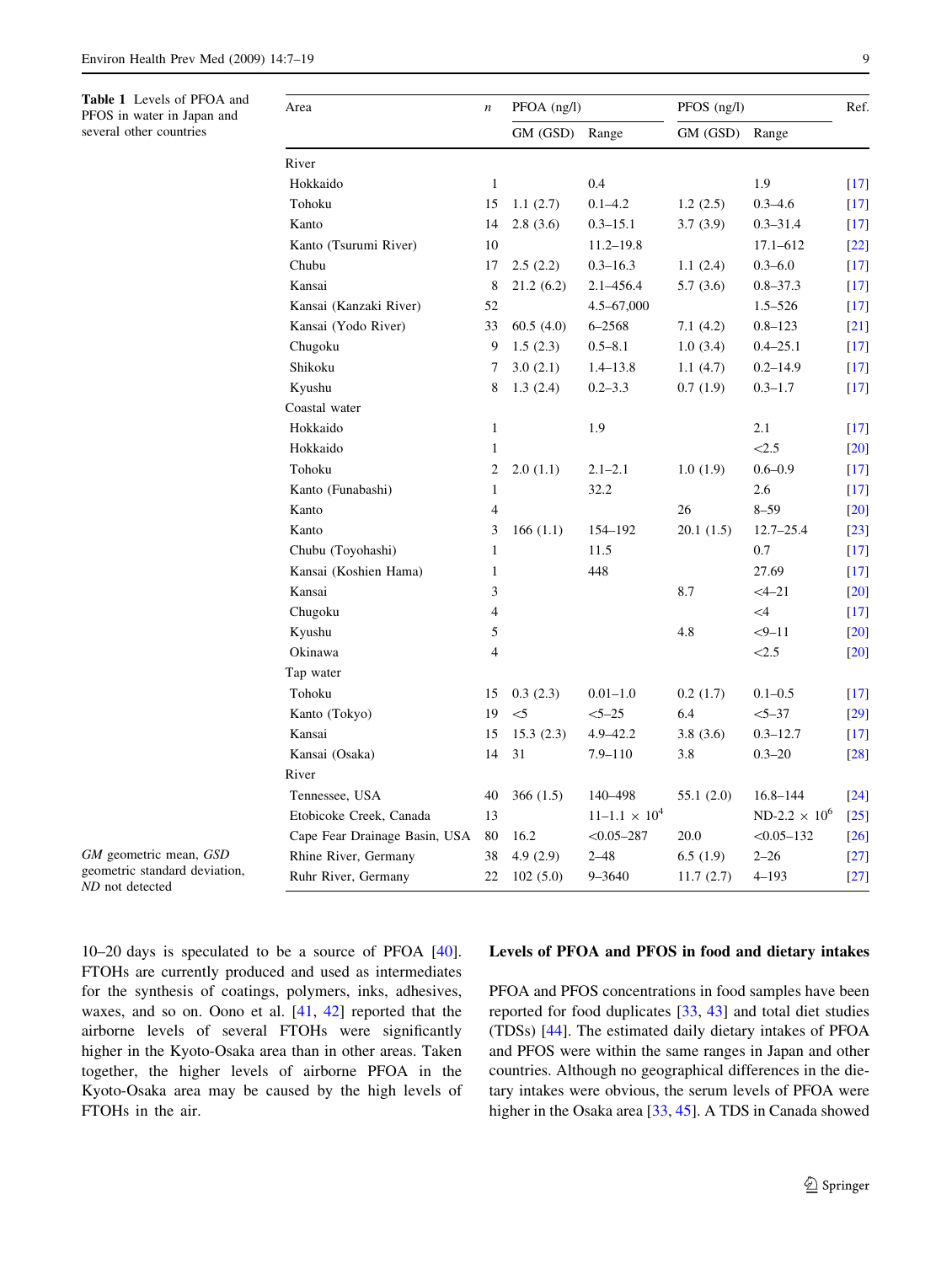| Sampling site |                                                             | $\boldsymbol{n}$ | Units        | <b>PFOA</b> |            |              | <b>PFOS</b> |            |                  | Ref.               |
|---------------|-------------------------------------------------------------|------------------|--------------|-------------|------------|--------------|-------------|------------|------------------|--------------------|
|               |                                                             |                  |              | <b>GM</b>   | <b>GSD</b> | Range        | <b>GM</b>   | <b>GSD</b> | Range            |                    |
| Japan         | Oyamazaki Town (on a highway)<br>2001/April 2002/March      | 12               | $pg/m3$ air  |             |            |              | 5.3         | 1.2        | $2.3 - 21.8$     | $[32]$             |
|               |                                                             |                  | $ng/g$ dust  |             |            |              | 97.4        | 1.2        | 38.0-427.4       |                    |
|               |                                                             | 12               | $pg/m3$ air  | 263         | 2.4        | 71.8-919.4   | 5.2         | 1.4        | $2.5 - 9.8$      | $\lceil 30 \rceil$ |
|               |                                                             |                  | $ng/g$ dust  | 3,413       | 2.4        | 469-9049     | 72.2        | 1.8        | $19.7 - 168.0$   |                    |
|               | Fukuchiyama City (on a local road)<br>2001/April 2002/March | 12               | $pg/m3$ air  |             |            |              | 0.6         | 1.3        | $ND-2.1$         | $[32]$             |
|               |                                                             |                  | ng/g dust    |             |            |              | 19.2        | 1.2        | $ND-60.6$        |                    |
|               | Morioka City (on a local road) 2003/July                    | 8                | $pg/m^3$ air | 2.0         | 1.2        | $1.6 - 2.6$  | 0.7         | 1.4        | $0.5 - 1.2$      | $[30]$             |
|               | Japan $(20 \text{ sites})$ 2004                             | 20               | $pg/m3$ air  | 9.0         |            | $6.0 - 2500$ | 1.8         |            | $< 0.1 - 30$     | $[33]$             |
|               | Indoor dust (general home)                                  | 16               | $ng/g$ dust  | 178         | 2.6        | 69.0-3700    | 39.5        | 3.9        | $11.0 - 2500$    | $[37]$             |
|               | Indoor dust $(0.075-1 \text{ mm})$ (general home)           | 20               | $ng/g$ dust  | 36.1        | 1.5        | $18 - 89$    | 19.9        | 1.6        | $7 - 41$         | [36]               |
| Other         | Lake Ontario (over a lake)                                  | 8                | $pg/m^3$ air |             |            |              | 6.4         | 3.3        |                  | $\left[34\right]$  |
|               | Manchester, UK 2003/July                                    | 2                | $pg/m3$ air  | Mean 341    |            |              | Mean 46     |            |                  | $\left[35\right]$  |
|               | Indoor dust, Ohio and North Carolina<br>(general home)      | 102              | $ng/g$ dust  | Median 142  |            | $<10-1960$   | Median 201  |            | $< 8.9 - 12,100$ | [38]               |

<span id="page-3-0"></span>Table 2 PFOA and PFOS levels in outdoor air and indoor dust in Japan and several other countries

GM geometric mean, GSD geometric standard deviation, ND not detected

Table 3 PFOA and PFOS levels in food samples and their daily intakes

| Sampling site      | $\boldsymbol{n}$ | Units           | <b>PFOA</b> |            |                  | <b>PFOS</b> |            |                   | Ref.   |
|--------------------|------------------|-----------------|-------------|------------|------------------|-------------|------------|-------------------|--------|
|                    |                  |                 | <b>GM</b>   | <b>GSD</b> | Range            | <b>GM</b>   | <b>GSD</b> | Range             |        |
| Ten sites in Japan | 50               | ng/g wet weight | < 0.01      |            | $< 0.01 - 0.024$ | 0.012       | 2.6        | $< 0.0017 - 0.12$ | $[33]$ |
| Osaka              | 10               | ng/day          | 61.4        | 1.7        | $22.7 - 124$     | 76.3        | 1.6        | $32.1 - 180$      | $[45]$ |
|                    |                  | ng/g wet weight | 0.022       | 1.7        | $0.008 - 0.040$  | 0.027       | 1.5        | $0.015 - 0.057$   |        |
| Miyagi             | 10               | ng/day          | 44.4        | 1.5        | $29.0 - 90.4$    | 61.5        | 2.5        | $18.5 - 267$      | $[45]$ |
|                    |                  | ng/g wet weight | 0.019       | 1.3        | $0.012 - 0.031$  | 0.026       | 2.3        | $0.008 - 0.087$   |        |
|                    |                  |                 | Median      | Average    | Range            | Median      | Average    | Range             |        |
| Canada             |                  | ng/day          |             | 70         |                  |             | 110        |                   | $[44]$ |
| Germany            | 31               | ng/day          | 169         |            | 91.9-839         | 90.4        |            | $47.7 - 371$      | $[43]$ |

GM geometric mean, GSD geometric standard deviation

that dietary intake of PFOS was mainly derived from beef and fish, while PFOA originated from beef and microwave popcorn [[44\]](#page-10-0). Owing to PFOS bioaccumulation in the environment, fish seem to represent important routes of exposure [\[46](#page-10-0)]. In addition, several food packaging coatings for oil- and moisture-resistance are made from fluorochemicals that may degrade into PFOA and PFOS [\[47](#page-10-0)].

### Estimated daily intakes of PFOA and PFOS in Japanese

Exposure levels to PFOA and PFOS have been estimated using their concentrations in indoor dust, outdoor air, tap water, consumed items, and diet. It was estimated that the adult intake of indoor dust is 50 mg/day [[48\]](#page-10-0), the adult intake of tap water is 1.3 l/day, and adult humans inspire 13.3  $m<sup>3</sup>$  of air/day; 69 and 74% of particles in air are respirable for PFOA and PFOS, respectively, and PFOA and PFOS in each medium are completely absorbed into the body.

The estimated exposure through food was predominant for both PFOA and PFOS (Table [4\)](#page-4-0). Among the estimates, exposure via food consumption was the major source, followed by tap water and indoor dust. Exposure via tap water was more intense in the Kansai region than in the Tohoku region. Information regarding exposure levels via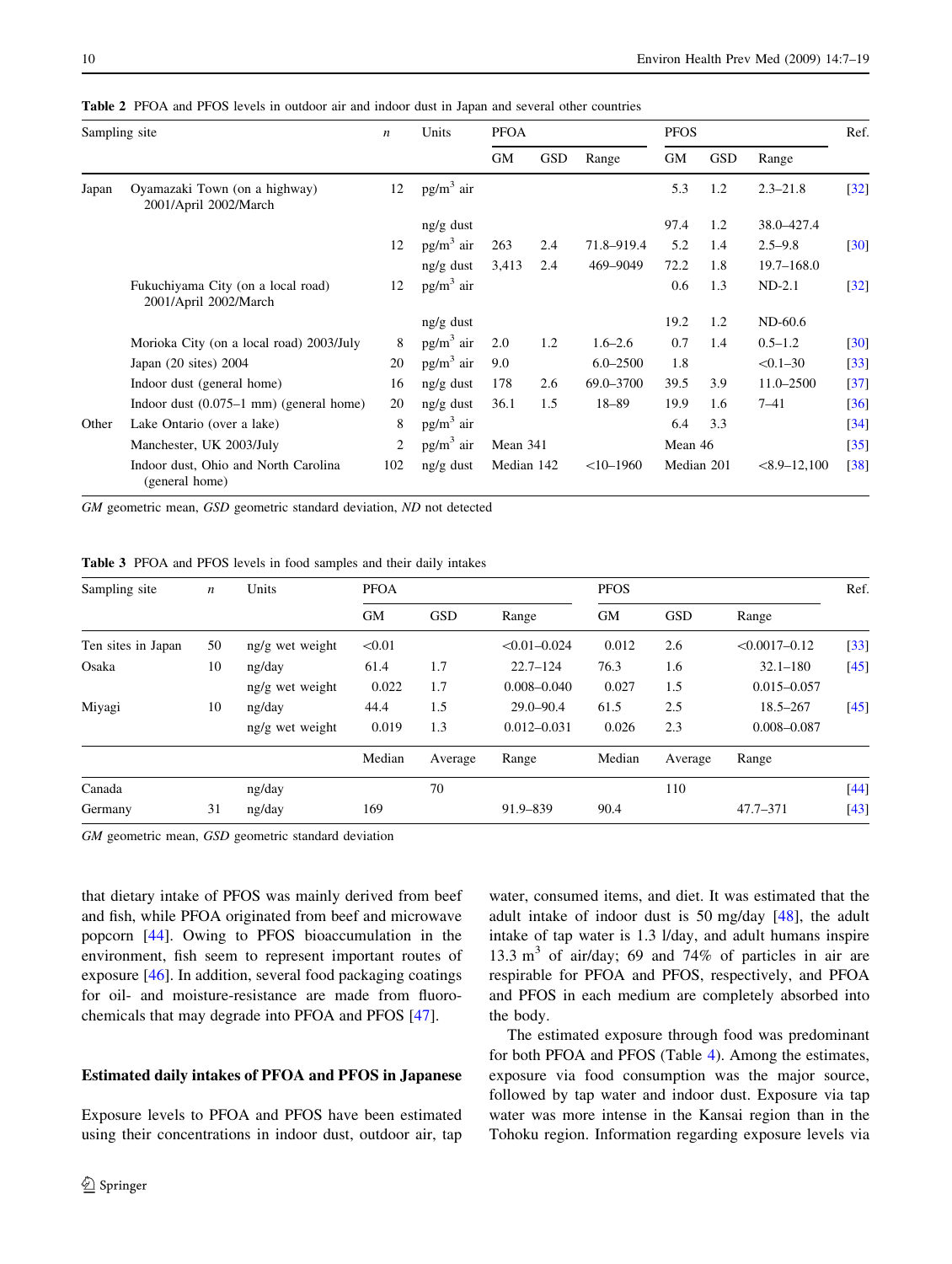<span id="page-4-0"></span>Table 4 Estimates of adult exposures (ng/day) to PFOA

and PFOS

Ambient air 2.4 0.1 0.02 0.01 Calculated from airborne dust

Food 61.4 76.3 44.4 61.5 Estimated from food duplicate

Total 92.6 83.3 53.7 63.8

GM geometric mean

indoor dust and food is still insufficient. Moreover, exposure levels to precursors of PFOA and PFOS have not been evaluated. Even if these estimates for PFOA and PFOS exposure are uncertain, they play important roles in allowing speculation for sources of exposure that may lead to regional differences in serum levels.

Compared with intakes of these compounds, analyses of 24-h pooled urine from residents in Kyoto revealed levels of 17.6 and 13.3 ng/day for PFOA and PFOS, respectively [\[49](#page-10-0)]. Although fecal excretion of these chemicals remains unclear, such limited excretion in urine was in clear contrast to the case for rodents and monkeys [\[49](#page-10-0)], suggesting unique pharmacokinetic behaviors in humans.

#### Serum levels of PFOA and PFOS in Japanese

Figure [1](#page-5-0) shows the serum concentrations of PFOA and PFOS in Japanese [\[50](#page-10-0)]. There were significant geographical differences in PFOA and PFOS serum concentrations for both males and females. Residents belonging to the Kansai region (Kyoto, Osaka, and Hyogo) exhibited significantly higher serum PFOA levels. Serum PFOS levels in the Kansai region were significantly higher than those in the Tohoku and Chubu regions (Akita, Miyagi, Gifu, and Fukui) and comparable to those in Yamaguchi, Kochi, and Okinawa. The serum PFOS and PFOA levels in other countries are shown in Fig. [1.](#page-5-0) The serum PFOS levels were higher in the USA than in Japan and Europe, while the serum PFOA levels were comparable among the USA, Europe, and Japan, except for the Kansai region [[19,](#page-9-0) [51](#page-10-0), [52](#page-10-0)].

Several factors influencing the serum levels of these compounds have been reported. Sex-related differences in the serum concentrations of PFOS and PFOA were observed and the concentrations of PFOS and PFOA were higher in males than in females [[49](#page-10-0), [51,](#page-10-0) [52](#page-10-0)]. There were positive correlations between age and PFOS and PFOA levels only in females [[49\]](#page-10-0). Multiparous women had lower PFOS and PFOA levels than nulliparous women [\[10](#page-9-0)]. With regard to ethnicities, Mexican Americans had lower levels than non-Hispanic blacks and whites in the USA. Higher education was associated with higher PFOS and PFOA levels [[53\]](#page-10-0).

Osaka

and Iwate

and Miyagi

dust concentrations (median) for

concentrations (GM) for Kyoto

concentrations (GM) for Osaka

Time trends of the serum levels of these compounds have been presented by several researchers (Fig. [2\)](#page-5-0). Harada et al. [\[18](#page-9-0)] revealed that the serum concentrations increased 3-fold for PFOS and 14-fold for PFOA between 1977 and 2003 in Yokote in Miyagi prefecture. The PFOA concentrations in Kyoto increased by 4.4-fold from 1983 to 1999 [[50\]](#page-10-0). In the USA, the PFOS and PFOA concentrations increased between 1974 and 1989, and reached plateau levels in 1989 [\[54](#page-10-0)]. In China, the serum levels of both PFOA and PFOS have increased significantly over recent years and reached the corresponding levels in Japan [\[55](#page-10-0)]. After 3M Company phased out PFOA and PFOS production, decreases in the PFOA and PFOS concentrations were observed in the USA [\[56](#page-10-0)]. It should be confirmed whether similar decreases also have been observed in other countries.

#### Toxicokinetics of PFOA and PFOS

A recent study revealed interspecies differences in the pharmacokinetics of PFOA and PFOS. The mean serum half-lives of PFOA and PFOS in humans were 3.5 and 5.4 years, respectively [[57\]](#page-10-0). These long half-lives explain why PFOA and PFOS tend to accumulate in humans. In contrast, the half-lives in experimental animals were orders of magnitudes shorter than those in humans. The serum half-lives of PFOA in Wistar rats were reported to be 5.68 days for males and 0.08 days for females [\[58](#page-10-0)], whereas those in primates were 5.6 days for males and

[[30](#page-10-0)]

[[45](#page-10-0)]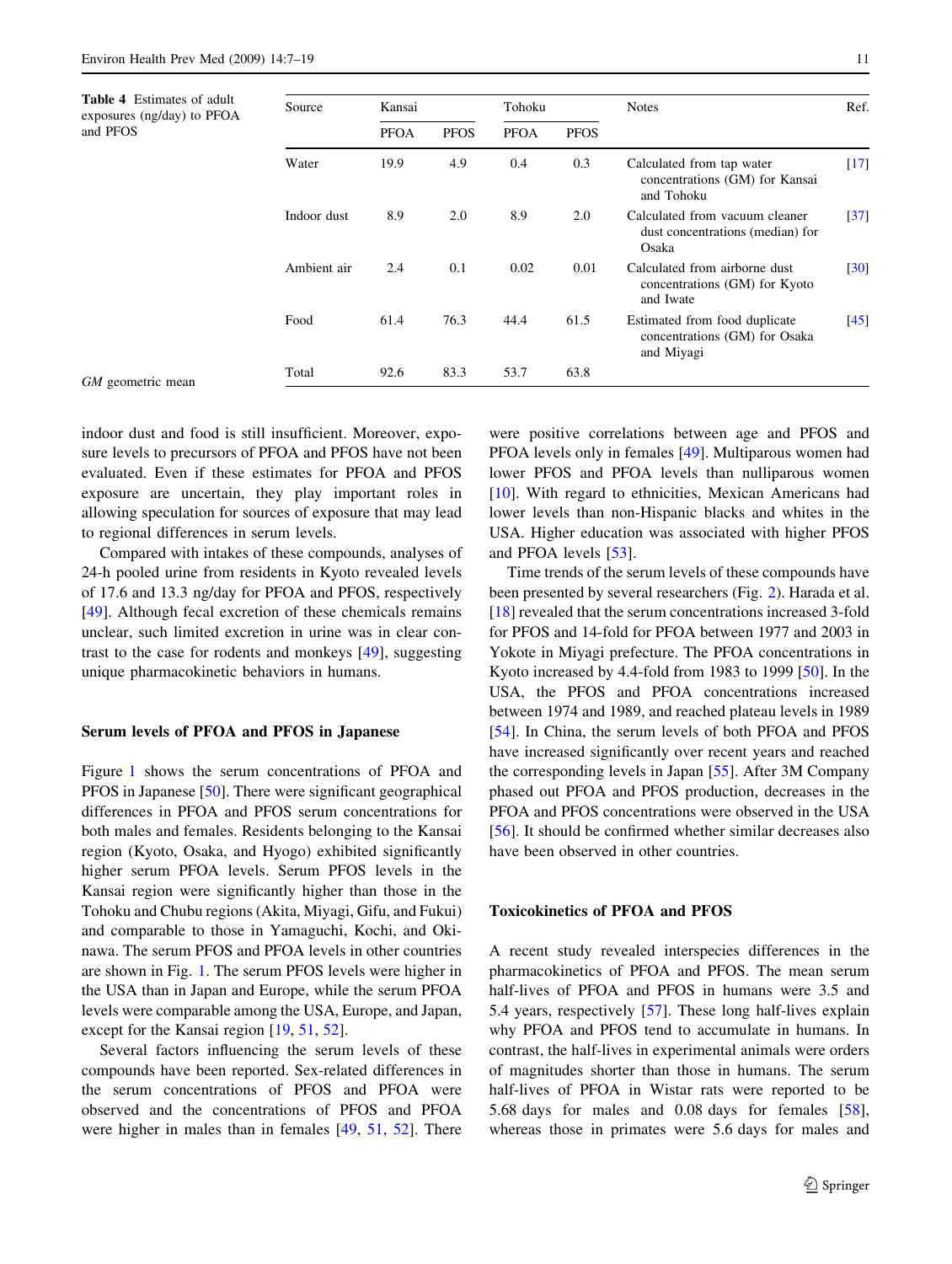<span id="page-5-0"></span>

Fig. 1 Human serum concentrations of PFOA and PFOS in Japan and several other countries collected from 2000 to 2005. The data for Tsukuba, Yokohama, and other sites in Japan are taken from Taniyasu et al. [\[20\]](#page-9-0) and Harada et al. [\[18,](#page-9-0) [50](#page-10-0)]. The data are geometric means and geometric standard errors in Japan. For the USA and Sweden, the data are geometric means reported by Olsen et al. [[19](#page-9-0)] and Kärrman et al. [[52](#page-10-0)], respectively. For Germany, the data are medians reported by Fromme et al. [[51](#page-10-0)]

2.7 days for females in Japanese macaques, and approximately 1 month for both sexes in cynomolgus monkeys [\[59](#page-10-0), [60\]](#page-10-0). The serum half-lives of PFOS were longer than those of PFOA, comprising more than 89 days in male CR:CD rats [[61\]](#page-10-0), and approximately 100 days in both male and female cynomolgus monkeys [\[62](#page-10-0)].

In Cr:CD rats, intravenously administered PFOA and PFOS were excreted via the urine (67 and 18%, respectively) and feces (4.4 and 8.0%, respectively) [[63,](#page-10-0) [64](#page-10-0)]. However, the serum clearances of PFOA via urine in humans were 300–1,000-fold lower than those in Wistar rats and Japanese macaques (Table [5\)](#page-6-0) [[49\]](#page-10-0). A critical role of the resorption process was supposed as a determinant for the large species differences in renal excretion of PFOA [\[65](#page-11-0)]. Several organic anion transporters (OATs) have been investigated. Nakagawa et al. [[66\]](#page-11-0) found that OAT1 (Slc22a6) and OAT3 (Slc22a8) mediated transport of PFOA in both humans and rats, while OAT2 (Slc22a7) did not. Rat Oatp1 (Slc21a1) had transport activity for PFOA, which may be involved in the resorption process and cause sex-related differences in rats, although no human ortholog



Fig. 2 Time trends in PFOA and PFOS serum levels in Japan [[18](#page-9-0), [50\]](#page-10-0) and the USA [[54](#page-10-0)]. Data are geometric means and geometric standard errors

for rat Oatp1 exists [\[67](#page-11-0)]. There have been few studies regarding the species difference in urinary excretion of these compounds, and further studies are warranted in this area.

Biliary excretion of PFOA and PFOS has emerged as a major elimination route in humans owing to the poor urinary excretion. PFOA and PFOS were detected in human bile samples at similarly high levels to those detected in serum samples [[68\]](#page-11-0). The ratio of PFOS concentrations (bile/serum: 0.60) was significantly higher than that for PFOA concentrations (bile/serum: 0.21). The biliary excretion rates of PFOA and PFOS in humans were estimated to be 1.06 and 2.98 ml/(kg day), respectively (Table [5\)](#page-6-0). Although elimination of PFOA and PFOS in feces remains unexplored, available evidence in rats suggests that trace amounts were excreted via this route owing to enterohepatic circulation of these chemicals [[63\]](#page-10-0). Such enterohepatic circulation of PFOS and PFOA may account for their long half-lives in humans.

PFOS and PFOA have been detected in cerebrospinal fluid (CSF) in humans [[68\]](#page-11-0). The PFOA and PFOS levels in CSF were approximately 1% of the corresponding levels in serum, suggesting that PFOA and PFOS cannot freely pass through the blood–brain barrier. The reported brain-to-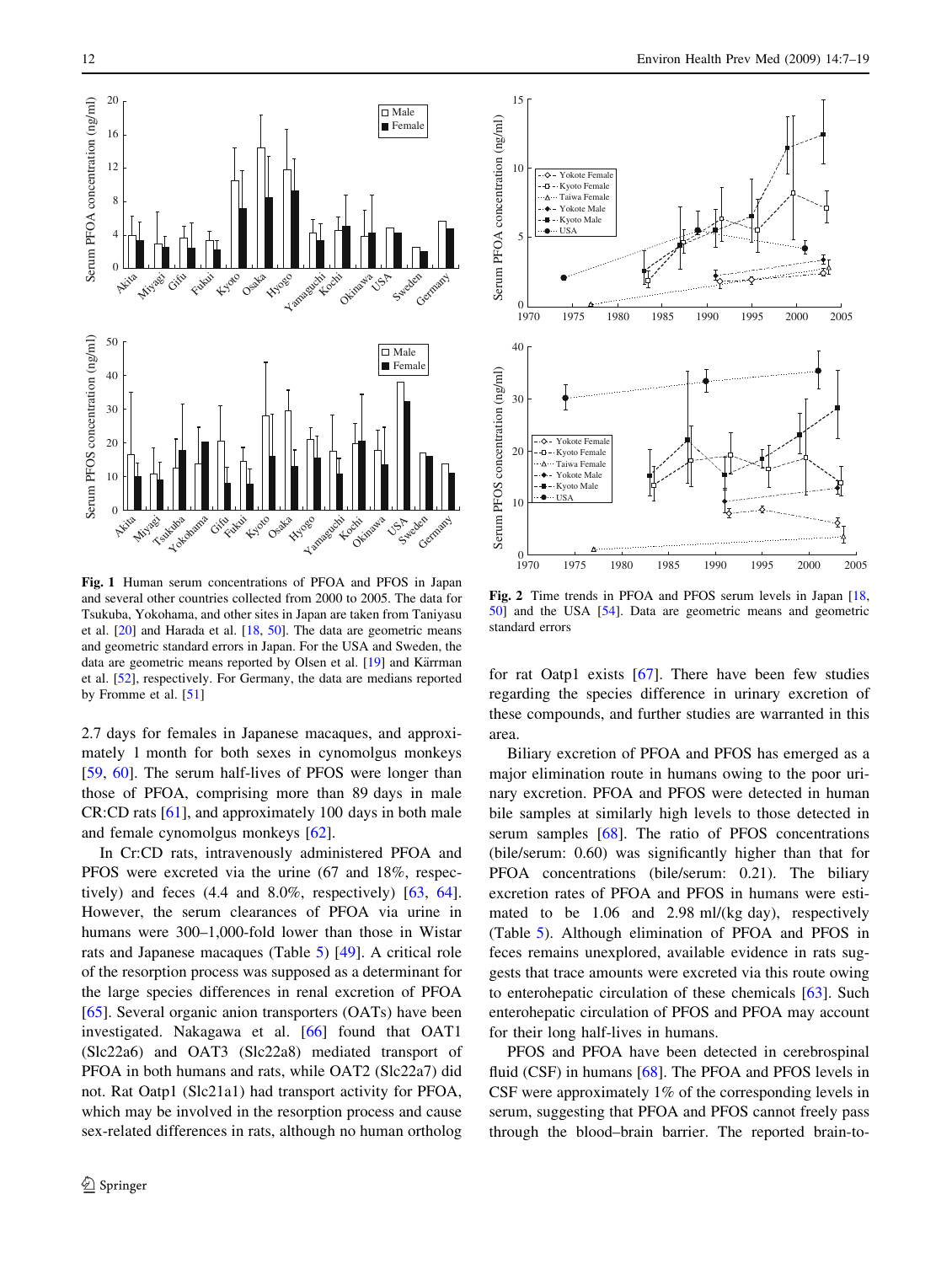<span id="page-6-0"></span>Table 5 Estimated clearances of PFOA and PFOS in rats, monkeys, and humans

|             |                                 |        | Serum half-life<br>(days) | Total clearance<br>$[m]/(day \text{ kg})]$ | Urinary excretion<br>$[m]/(\text{day kg})]$ | Biliary excretion<br>$[m]/(\text{day kg})]$ | Menstrual bleeding<br>$[m]/(\text{day kg})]$ |
|-------------|---------------------------------|--------|---------------------------|--------------------------------------------|---------------------------------------------|---------------------------------------------|----------------------------------------------|
| <b>PFOA</b> | Wistar rats <sup>a</sup>        | Male   | 5.63                      | 50.4                                       | 46.1                                        | 3.30                                        | <b>NA</b>                                    |
|             |                                 | Female | 0.08                      | 2233                                       | 1054                                        | 3.52                                        | <b>NA</b>                                    |
|             | Cynomolgus monkeys <sup>b</sup> | Male   | 20.9                      | 6.0                                        | <b>NA</b>                                   | NA                                          | <b>NA</b>                                    |
|             |                                 | Female | 32.6                      | 4.2                                        | <b>NA</b>                                   | <b>NA</b>                                   | <b>NA</b>                                    |
|             | Japanese macaques <sup>c</sup>  | Male   | 5.6                       | 37.1                                       | 15                                          | NA                                          | <b>NA</b>                                    |
|             |                                 | Female | 2.7                       | 77.0                                       | 32                                          | NA                                          | <b>NA</b>                                    |
|             | Humans <sup>d</sup>             |        | 1387                      | 0.070                                      | 0.030                                       | 1.06                                        | $0.028^{\rm g}$                              |
| <b>PFOS</b> | $CR:CD$ rats <sup>e</sup>       | Male   | >89                       | <b>NA</b>                                  | <b>NA</b>                                   | <b>NA</b>                                   | <b>NA</b>                                    |
|             | Cynomolgus monkeys <sup>t</sup> | Male   | 132                       | <b>NA</b>                                  | <b>NA</b>                                   | NA                                          | <b>NA</b>                                    |
|             |                                 | Female | 110                       | <b>NA</b>                                  | <b>NA</b>                                   | NA                                          | <b>NA</b>                                    |
|             | Humans <sup>d</sup>             |        | 1971                      | 0.077                                      | 0.015                                       | 2.98                                        | 0.028 <sup>g</sup>                           |

NA not available

<sup>a</sup> Half-lives, total clearance, and urinary excretion were reported by Kudo et al. [[58](#page-10-0)]. Biliary excretion was estimated from a report by Vanden Heuvel et al. [\[64\]](#page-10-0)

<sup>b</sup> Half-lives in an intravenous study were reported by Butenhoff et al. [\[60\]](#page-10-0). Total clearances were calculated based on volume distributions of 181 and 198 ml/kg for males and females, respectively

<sup>c</sup> Half-lives and renal clearance were reported by Kudo and Kawashima [[59](#page-10-0)]. Total clearances were calculated based on a volume distribution of 300 ml/kg

<sup>d</sup> Half-lives in retired workers were reported by Olsen et al. [[57](#page-10-0)]. Urinary and biliary excretions were reported by Harada et al. [\[49,](#page-10-0) [68\]](#page-11-0). Total clearance was calculated based on volume distributions of 220 ml/kg for PFOS and 140 ml/kg for PFOA [\[65\]](#page-11-0)

<sup>e</sup> Cited from an intravenous study by Gibson and Johnson [\[61\]](#page-10-0)

<sup>f</sup> Cited from a report by Noker and Gorman [[62\]](#page-10-0)

<sup>g</sup> Menstrual serum loss was assumed to be 42 ml/month

blood ratios of 0.17 for PFOA and 0.26 for PFOS in cadavers were consistent with low partition to CSF [\[69](#page-11-0)]. However, the occurrence of these chemicals in CSF raises concerns that the central nervous system may be one of the target organs of PFOA and PFOS toxicities.

#### Sex-related differences in elimination

The sex-related differences in the renal clearances of PFOA in rats suggest that hormone-regulated elimination is probably involved to a certain extent in this species [\[58](#page-10-0)]. The expressions of OATs are known to be regulated by sex steroids and/or growth hormones in rodents, but not in humans [[70\]](#page-11-0).

Sex-related differences in the serum levels of these compounds were reported in humans, but there was no difference in renal clearance between males and females [\[49](#page-10-0)]. The observed difference may be explained by femalespecific excretion routes, such as menstrual blood loss, lactation, and direct maternal-fetal transfer. Menopausal females had significantly higher serum concentrations than menstrual females in a 20–50-year age group [\[49](#page-10-0)]. With regard to excretion through lactation, PFOS and PFOA were detected in breast milk samples [[71\]](#page-11-0). The mean ratios between the milk and serum concentrations were 0.01:1 for PFOS and 0.02:1 for PFOA, resulting in clearances of 6– 12 ml/day. Decreases in the concentrations of PFOS and PFOA were reported between the first and second trimesters [[8\]](#page-9-0). Several researchers have reported the concentrations of PFOA and PFOS in maternal and fetal cord serum samples [[72\]](#page-11-0). In addition, PFOS and PFOA concentrations decreased with increased parity of mothers [\[10](#page-9-0)], implying that maternal-fetal transfer may reduce the maternal stores. Moreover, it is possible that hormonal changes in body composition or alterations of proteinbinding affinity may affect the distribution and elimination of PFOS and PFOA [[73,](#page-11-0) [74](#page-11-0)].

#### Toxicology of PFOA and PFOS

#### Epidemiological studies

There have been a number of reports on the health effects of PFOA and PFOS (Table [6\)](#page-7-0). One epidemiological study conducted by 3M Company suggested an increase in prostate cancer mortality among workers exposed to PFOA [\[11](#page-9-0)]. Another study conducted by 3M Company revealed an increased mortality from bladder cancer among workers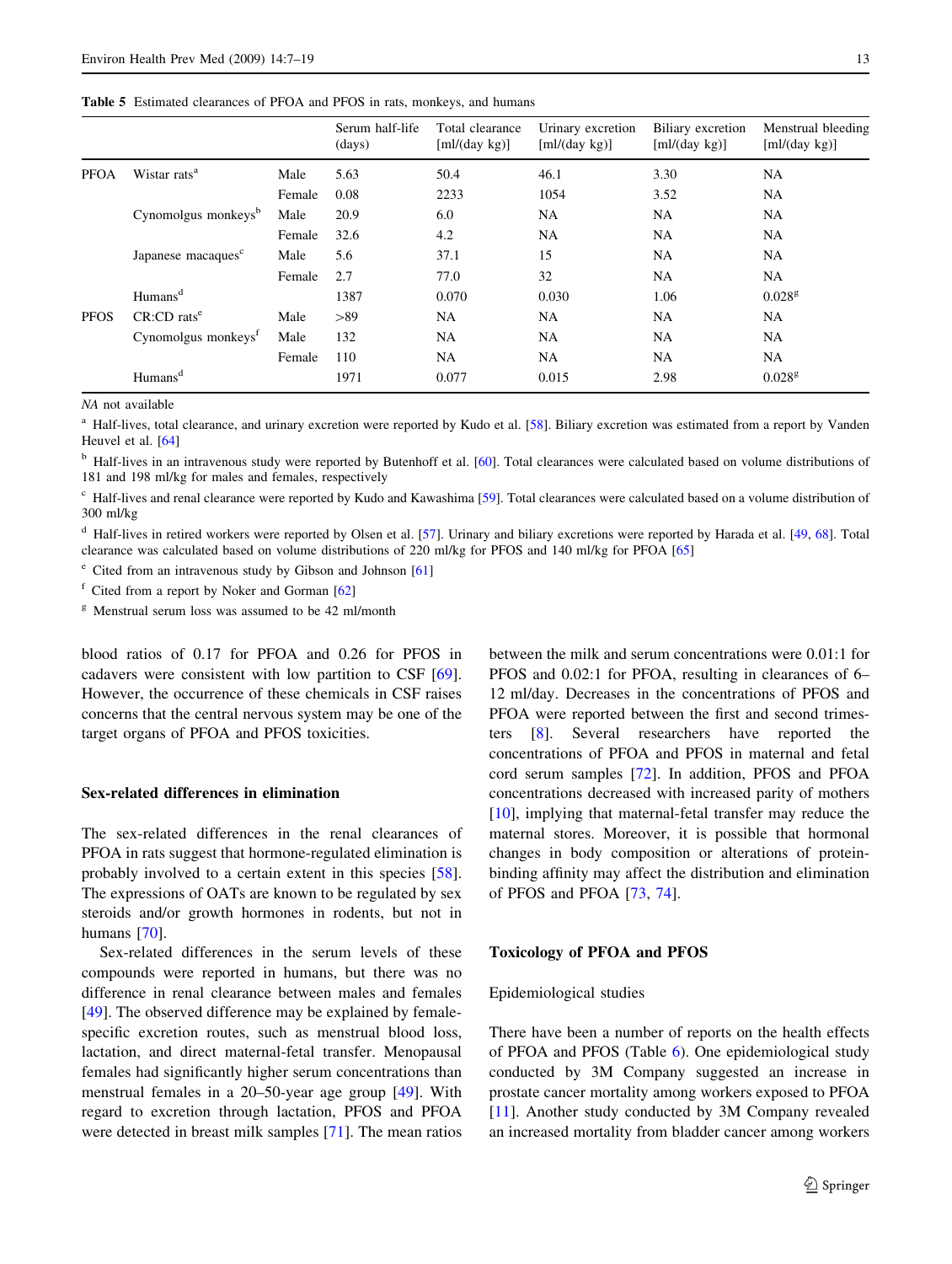<span id="page-7-0"></span>

| Table 6 Epidemiology and in vivo toxicities of PFOA and PFOS |                                                                                                                                                                                    |                                                                                                                                                              |                                                                                                                                                                                                                           |
|--------------------------------------------------------------|------------------------------------------------------------------------------------------------------------------------------------------------------------------------------------|--------------------------------------------------------------------------------------------------------------------------------------------------------------|---------------------------------------------------------------------------------------------------------------------------------------------------------------------------------------------------------------------------|
| Species                                                      | Humans                                                                                                                                                                             | Monkeys                                                                                                                                                      | Rodents                                                                                                                                                                                                                   |
| Carcinogenicity<br>PFOA                                      | Prostate cancer mortality [11]                                                                                                                                                     |                                                                                                                                                              | Liver tumors, pancreatic acinar cell                                                                                                                                                                                      |
|                                                              |                                                                                                                                                                                    |                                                                                                                                                              | tumors, Leydig cell tumors [79]                                                                                                                                                                                           |
| Hepatotoxicities                                             | Slight increases in total cholesterol, low-<br>density lipoprotein, very low-density<br>and aspartate<br>lipoprotein, gamma glutamyl<br>aminotransferase [77]<br>aminotransferase, | mitochondrial proliferation, no<br>peroxisome proliferation [85]<br>Hepatomegaly accompanied by                                                              | hepatocyte hypertrophy, increased<br>Peroxisome proliferation, increased<br>labeling index [83]                                                                                                                           |
| Developmental toxicities                                     | ight [8, 10]<br>Decreased birth wei                                                                                                                                                |                                                                                                                                                              | mortality, delayed eye opening, growth<br>Early pregnancy loss, increased neonatal<br>deficits, altered pubertal maturation<br>[87, 91]                                                                                   |
| Behavioral and neurotoxicities                               |                                                                                                                                                                                    | Decreases in food consumption and body<br>weight [85]                                                                                                        | hypoactive response to nicotine<br>habituation and hyperactivity,<br>Decreased food intake, reduced<br>[94, 96]                                                                                                           |
| Other                                                        | Higher prevalence of angina, myocardial<br>infarction, stroke, chronic bronchitis,<br>shortness of breath on stairs, asthma<br>[78]                                                |                                                                                                                                                              |                                                                                                                                                                                                                           |
| PFOS                                                         |                                                                                                                                                                                    |                                                                                                                                                              |                                                                                                                                                                                                                           |
| Carcinogenicity                                              | Bladder cancer mortality [9]                                                                                                                                                       |                                                                                                                                                              | Hepatocellular adenoma, thyroid<br>follicular cell adenoma [80]                                                                                                                                                           |
| Hepatotoxicities                                             | cholesterol, decrease<br>decrease and subsequent increase in<br>in high-density cholesterol, initial<br>total bilirubin [76]<br>Possible increase in                               | levels, no peroxisome proliferation [86]<br>Decreased body weights, increased liver<br>cholesterol levels, lowered estradiol<br>weights, lowered serum total | Peroxisome proliferation, mild increase in<br>hepatic palmitoyl CoA oxidase [80]                                                                                                                                          |
| Developmental toxicities                                     | Decreased birth weight, ponderal index,<br>$[$ erence $[10]$<br>and head circum                                                                                                    |                                                                                                                                                              | decreased natural killer cell function in<br>Increased relative liver weight of pups,<br>delayed eye opening, neonatal death<br>due to intracranial blood vessel<br>dilatation and lung atelectasis,<br>male pups [88-90] |
| Behavioral and neurotoxicities                               |                                                                                                                                                                                    | Decreases in food consumption [86]                                                                                                                           | hypoactive response to nicotine [96]<br>Decreased food intake [95], reduced<br>habituation and hyperactivity,                                                                                                             |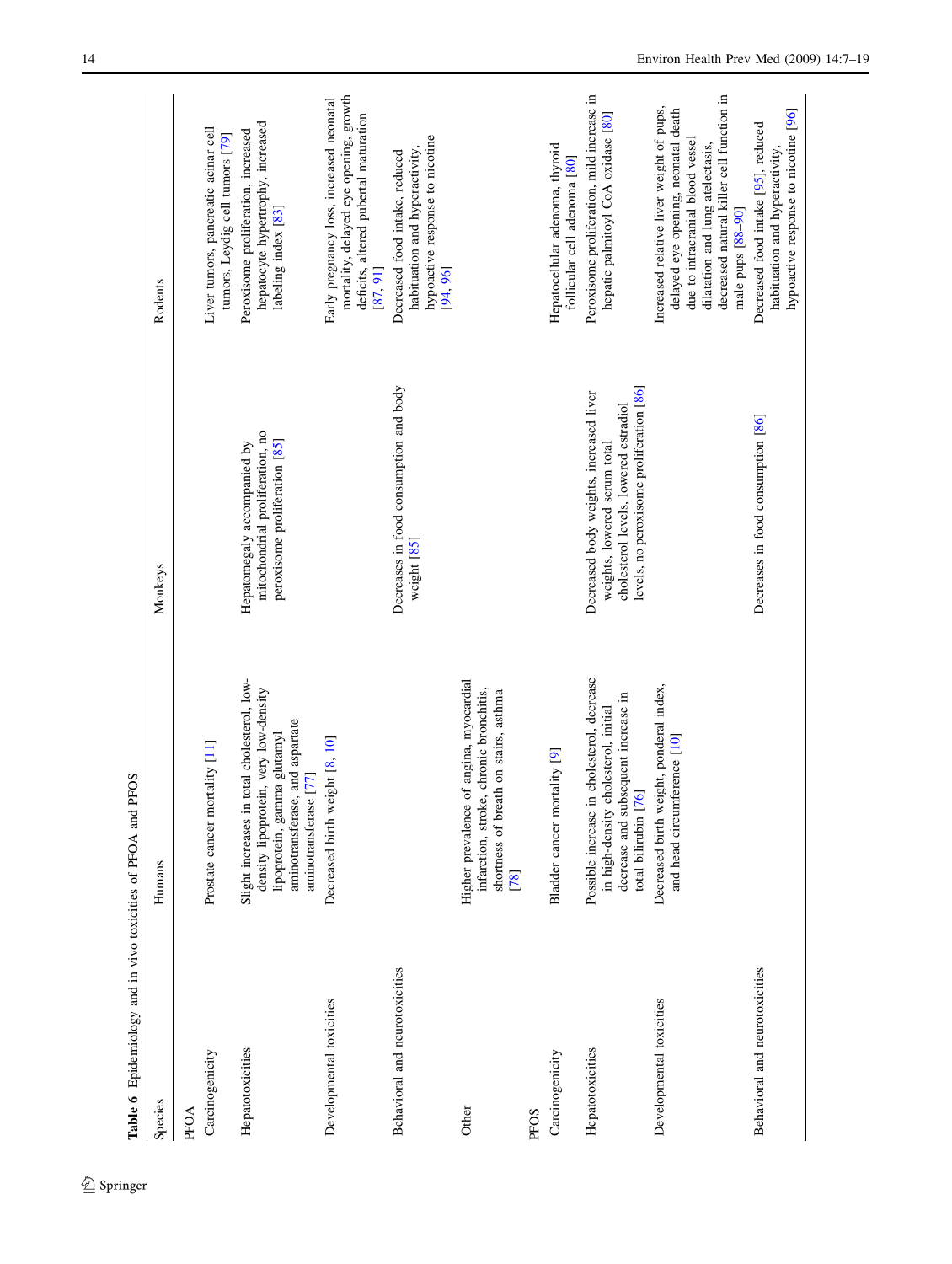exposed to PFOS [\[9](#page-9-0)]. Hepatic, lipid, and thyroid parameters, which are known toxicological effects in rodents, showed inconsistent associations with serum levels of PFOS and PFOA in fluorochemical workers [\[75–77](#page-11-0)]. Besides hepatotoxicity, higher prevalences of cardiovascular and respiratory diseases were reported in plaintiffs or potential plaintiffs in a lawsuit, which might be biased [\[78](#page-11-0)]. Two epidemiological studies in the USA and Denmark showed an inverse correlation between PFC concentrations (cord or maternal blood) and birth weight [\[8](#page-9-0), [10\]](#page-9-0). In the populations examined in these studies, the PFC levels were much lower than those in animal experiments, which may suggest species differences in susceptibility to PFCs.

# Hepatotoxicity and molecular targets of PFOA and PFOS

Although these chemicals were found to be carcinogens for rodents [\[79](#page-11-0), [80](#page-11-0)], they were not genotoxic in umu tests [\[81](#page-11-0)]. It should be further investigated whether the hepatocarcinogenic potencies are in proportion to the degrees of induction of peroxisome proliferator-activated receptoralpha (PPAR $\alpha$ ), to which these chemicals bind as ligands [\[82](#page-11-0)]. In PPAR $\alpha$ -null mice, hepatomegaly induced by PFOA was still observed, suggesting that another mode of action exists [\[83](#page-11-0)], such as constitutive activated/androstane receptor actions [\[84](#page-11-0)].

The expression and activation of  $PPAR\alpha$  differ between humans and rodents. In monkeys, PFOA and PFOS caused hepatomegaly, but did not lead to peroxisome proliferation [\[85](#page-11-0), [86](#page-11-0)]. Therefore, results generated in rodents cannot be simply extrapolated to humans. In addition, a number of studies have revealed that the toxicological target organs of PFOS and PFOA may differ between humans and rodents, such as developmental toxicities in humans and carcinogenicity and liver toxicity in rodents.

#### Developmental toxicity

The reproductive and developmental toxicities of these chemicals toward humans are of particular concern [\[87](#page-11-0)]. Prenatal as well as postnatal toxicities of PFOA and PFOS were observed in rats and mice, including increased liver weights, growth lags, delayed development, and suppressed immune functions [[88–90\]](#page-11-0). PFOA had significant effects on fetal growth and development in males, but much lesser effects in females. The difference in sensitivity was presumed to be due to the sex-related difference in PFOA elimination. Some developmental toxicities of PFOA, such as delayed eye opening and deficits in postnatal weight gain, were diminished in PPARa-null mice [\[91](#page-11-0)], whereas PFOS-induced neonatal lethality and delayed eye opening are not dependent on PPARa [[92\]](#page-11-0).

#### Neurotoxicity

PFOS may have effects on the neuroendocrine system in rats and mice. Increased corticosterone concentrations in serum and norepinephrine in the hypothalamus were induced by PFOS in mice, indicating that PFOS stimulates the stress axis [\[93](#page-11-0)]. Observed decreases in food intake caused by PFOA and PFOS were mediated via the activation of hypothalamic urocortin 1 and 2, respectively [[94,](#page-11-0) [95](#page-11-0)]. PFOS exposure also induced behavioral effects in mice, such as anxiety and spatial memory loss [[96](#page-11-0)]. These observations suggested neurotoxic effects of PFOA and PFOS, although the target molecules in the central nervous system remain unclear.

PFOS and PFOA were reported to exhibit electrophysiological effects on action potentials and currents in isolated guinea-pig ventricular myocytes, cerebellar Purkinje cells, and protozoa [\[97–99](#page-12-0)]. In addition to excitable cells, PFOS activated voltage-dependent  $Ca^{2+}$  channels (VDCCs) and increased intracellular  $Ca^{2+}$  concentrations in non-excitable tracheal cells [[100\]](#page-12-0). PFOS also inhibited neurite growth and suppressed synaptogenesis in cultured hippocampal neurons through VDCCs [[101\]](#page-12-0). The mechanisms of these effects are hypothesized to involve incorporation of PFOS and PFOA into the outer cell membrane, which would decrease the steepness of the transmembrane potential gradient and result in hyperpolarizing shifts of both the activation and inactivation of voltage-gated ionic channels.

## **Conclusions**

Perfluorooctanoic acid (PFOA), perfluorooctane sulfonate (PFOS), and related compounds have been used for many applications. The chemical stability of perfluorinated alkyl chains results in their persistence in the environment and organisms.

These compounds have been detected in various areas of Japan. In the Kansai region, environmental contamination by PFOA and related compounds was more intense than in other regions. Serum PFOA levels have been increasing insidiously throughout the last 20 years in Kyoto residents, and also in northern Japan. The geographic heterogeneity in the exposure intensities of PFOS and PFOA is likely, at least in part, to be associated with industrial activities. Although the estimated daily intakes of PFOS and PFOA remain somewhat uncertain, intake from drinking water is considered to represent a major component and could explain the regional differences in Japan. If this is indeed the case, identification of the sources and appropriate control of the release of PFCs urgently require discussion.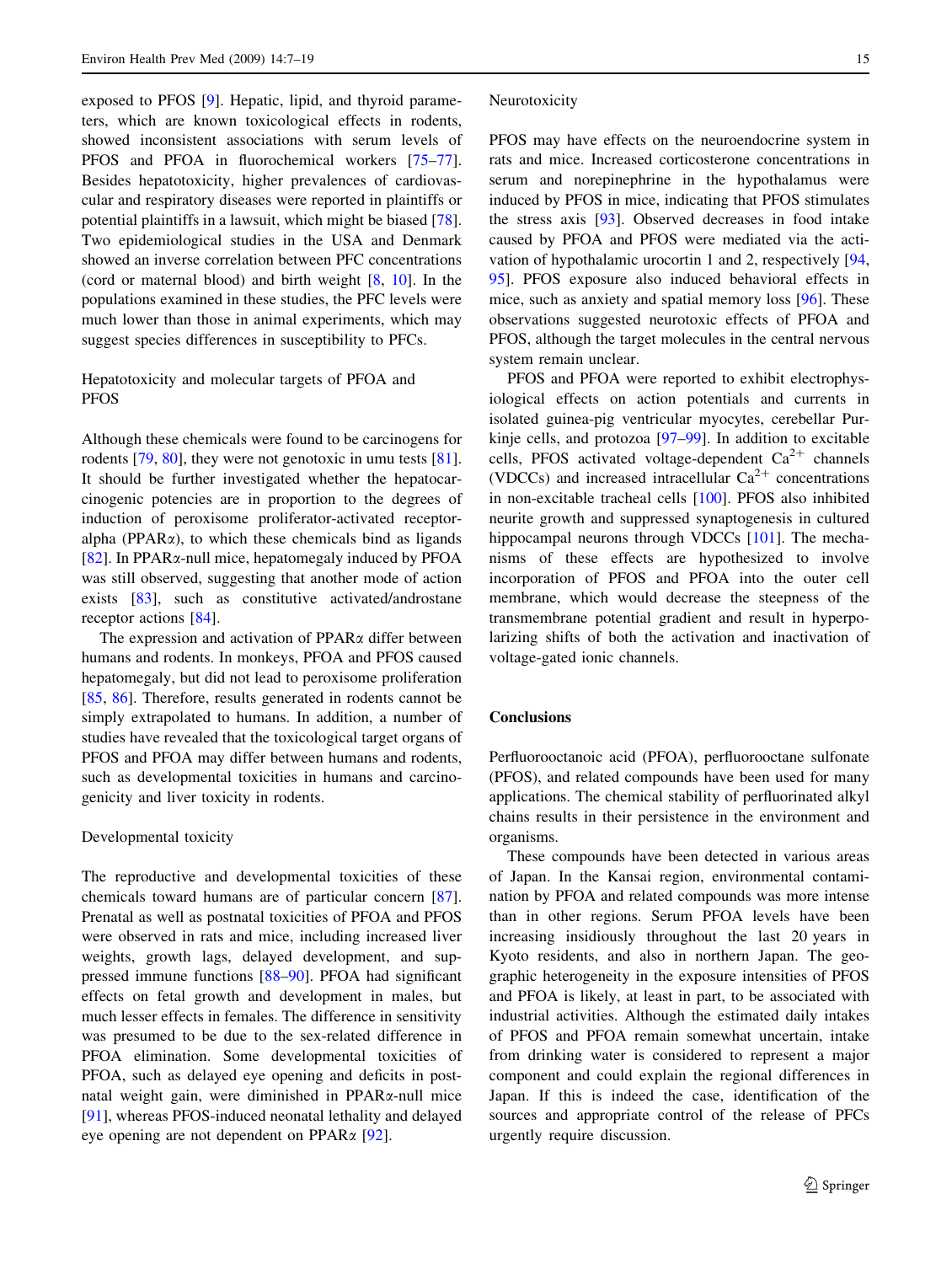<span id="page-9-0"></span>There are large interspecies differences in the toxicokinetics of these compounds. In particular, their poor renal clearances and long half-lives in humans suggest uncertainty regarding exposure assessment and extrapolation of test dosages. These qualitative differences may involve transporters in various organs.

The toxicological susceptibilities of humans to PFCs may also be higher than those of rodents. Epidemiological studies on birth weight in the general population revealed inverse correlations with PFOA and PFOS levels, which were 100–1,000-fold less than those in animal experiments. Although human PPAR $\alpha$  has relatively low activity in comparison to rodent PPARa, other molecular targets of PFOS and PFOA may exist.

PFOA and PFOS are now under control and regulation in various countries. Monitoring of these compounds should be continued to evaluate measurements of PFCs. In closing, there are growing concerns regarding the developmental toxicities of these compounds toward human fetuses, particularly in the Kansai region. Further studies regarding the issue of whether adverse developmental effects occur are urgently required.

Acknowledgments This study was supported by grants-in-aid from the Japan Society for the Promotion of Science (17-1910 and 19890107 to K.H.H.) and a grant-in-aid for Health Science Research from the Ministry of Health, Labor and Welfare of Japan (H15- Chemistry-004 to A.K.).

### References

- 1. Kissa E. Fluorinated surfactants and repellents. 2nd edn. New York: Marcel Dekker; 2001.
- 2. Hogue C. Government & policy—perfluorinated pollutant puzzle. Chem Engl News. 2004;82:17–19,59.
- 3. Prevedouros K, Cousins IT, Buck RC, Korzeniowski SH. Sources, fate and transport of perfluorocarboxylates. Environ Sci Technol. 2006;40:32–44.
- 4. UNEP, 2007. POPRC3: development of risk management evaluation. UNEP/POPS/POPRC.3/20. [http://chm.pops.int/Portals/0/](http://chm.pops.int/Portals/0/Repository/poprc3/UNEP-POPS-POPRC.3-POPRC-3-5.English.PDF.) [Repository/poprc3/UNEP-POPS-POPRC.3-POPRC-3-5.English.](http://chm.pops.int/Portals/0/Repository/poprc3/UNEP-POPS-POPRC.3-POPRC-3-5.English.PDF.) [PDF.](http://chm.pops.int/Portals/0/Repository/poprc3/UNEP-POPS-POPRC.3-POPRC-3-5.English.PDF.)
- 5. Wood A, Clarin W. 3M to phase out PFOS. Chem Week. 2000;162:9–9.
- 6. Kannan K, Koistinen J, Beckmen K, Evans T, Gorzelany JF, Hansen KJ, et al. Accumulation of perfluorooctane sulfonate in marine mammals. Environ Sci Technol. 2001;35:1593–8.
- 7. Hansen KJ, Clemen LA, Ellefson ME, Johnson HO. Compoundspecific, quantitative characterization of organic fluorochemicals in biological matrices. Environ Sci Technol. 2001;35:766–70.
- 8. Fei CY, McLaughlin JK, Tarone RE, Olsen J. Perfluorinated chemicals and fetal growth: a study within the Danish National Birth Cohort. Environ Health Perspect. 2007;115:1677–82.
- 9. Alexander BH, Olsen GW, Burris JM, Mandel JH, Mandel JS. Mortality of employees of a perfluorooctanesulphonyl fluoride manufacturing facility. Occup Environ Med. 2003;60:722–9.
- 10. Apelberg BJ, Witter FR, Herbstman JB, Calafat AM, Halden RU, Needham LL, et al. Cord serum concentrations of perfluorooctane sulfonate (PFOS) and perfluorooctanoate (PFOA)

in relation to weight and size at birth. Environ Health Perspect. 2007;115:1670–6.

- 11. Gilliland FD, Mandel JS. Mortality among employees of a perfluorooctanoic acid production plant. J Occup Med. 1993; 35:950–4.
- 12. USEPA. Perfluoroalkyl sulfonates, proposed significant new use rule. Federal Register. 2006;71:12311–24.
- 13. Canada. Order Adding Toxic Substances to Schedule 1 to the Canadian Environmental Protection Act, 1999. Canada Gazette Part II. 2006;140:2147–53.
- 14. European Commission. Directive 2006/122/EC amending for Directive 76/769/EEC. Off J Eur Commun 2006;L 372/32, 27 December 2006.
- 15. USEPA, Risk profile on perfluorooctane sulfonate. UNEP/POPS/ POPRC.2/17/Add.5 [http://www.pops.int/documents/meetings/](http://www.pops.int/documents/meetings/poprc_2/meeting_docs/report/default.htm) [poprc\\_2/meeting\\_docs/report/default.htm](http://www.pops.int/documents/meetings/poprc_2/meeting_docs/report/default.htm).
- 16. Harada K, Saito N, Sasaki K, Inoue K, Koizumi A. Perfluorooctane sulfonate contamination of drinking water in the Tama River, Japan: estimated effects on resident serum levels. Bull Environ Contam Toxicol. 2003;71:31–6.
- 17. Saito N, Harada K, Inoue K, Sasaki K, Yoshinaga T, Koizumi A. Perfluorooctanoate and perfluorooctane sulfonate concentrations in surface water in Japan. J Occup Health. 2004;46:49–59.
- 18. Harada K, Saito N, Inoue K, Yoshinaga T, Watanabe T, Sasaki S, et al. The influence of time, sex and geographic factors on levels of perfluorooctane sulfonate and perfluorooctanoate in human serum over the last 25 years. J Occup Health. 2004; 46:141–7.
- 19. Olsen GW, Church TR, Miller JP, Burris JM, Hansen KJ, Lundberg JK, et al. Perfluorooctanesulfonate and other fluorochemicals in the serum of American Red Cross adult blood donors. Environ Health Perspect. 2003;111:1892–901.
- 20. Taniyasu S, Kannan K, Horii Y, Hanari N, Yamashita N. A survey of perfluorooctane sulfonate and related perfluorinated organic compounds in water, fish, birds, and humans from Japan. Environ Sci Technol. 2003;37:2634–9.
- 21. Nguyen PHL, Fujii S, Tanaka S, Nozoe M, Tanaka H. Contamination of perfluorooctane sulfonate (PFOS) and perfluorooctanoate (PFOA) in surface water of the Yodo River basin (Japan). Desalination. 2008;226:338–47.
- 22. Zushi Y, Takeda T, Masunaga S. Existence of nonpoint source of perfluorinated compounds and their loads in the Tsurumi River basin, Japan. Chemosphere. 2008;71:1566–73.
- 23. Yamashita N, Kannan K, Taniyasu S, Horii Y, Okazawa T, Petrick G, et al. Analysis of perfluorinated acids at parts-perquadrillion levels in seawater using liquid chromatographytandem mass spectrometry. Environ Sci Technol. 2004; 38:5522–8.
- 24. Hansen KJ, Johnson HO, Eldridge JS, Butenhoff JL, Dick LA. Quantitative characterization of trace levels of PFOS and PFOA in the Tennessee River. Environ Sci Technol. 2002;36:1681–5.
- 25. Moody CA, Martin JW, Kwan WC, Muir DC, Mabury SA. Monitoring perfluorinated surfactants in biota and surface water samples following an accidental release of fire-fighting foam into Etobicoke Creek. Environ Sci Technol. 2002;36:545–51.
- 26. Nakayama S, Strynar MJ, Helfant L, Egeghy P, Ye X, Lindstrom AB. Perfluorinated compounds in the Cape Fear Drainage Basin in North Carolina. Environ Sci Technol. 2007;41:5271–6.
- 27. Skutlarek D, Exner M, Farber H. Perfluorinated surfactants in surface and drinking water. Environ Sci Pollut R. 2006;13:299– 307.
- 28. Osaka Prefecture, Monitoring of perfluorooctanoic acid and perfluorooctane sulfonate in river. 2007. [http://www.epcc.pref.](http://www.epcc.pref.osaka.jp/press/h19/0831_2/) [osaka.jp/press/h19/0831\\_2/.](http://www.epcc.pref.osaka.jp/press/h19/0831_2/)
- 29. Mitsuya R, Sometani A, Hosoda N, Matsuzaki T, Ohara K. A survey of PFOS and PFOA and its removal during water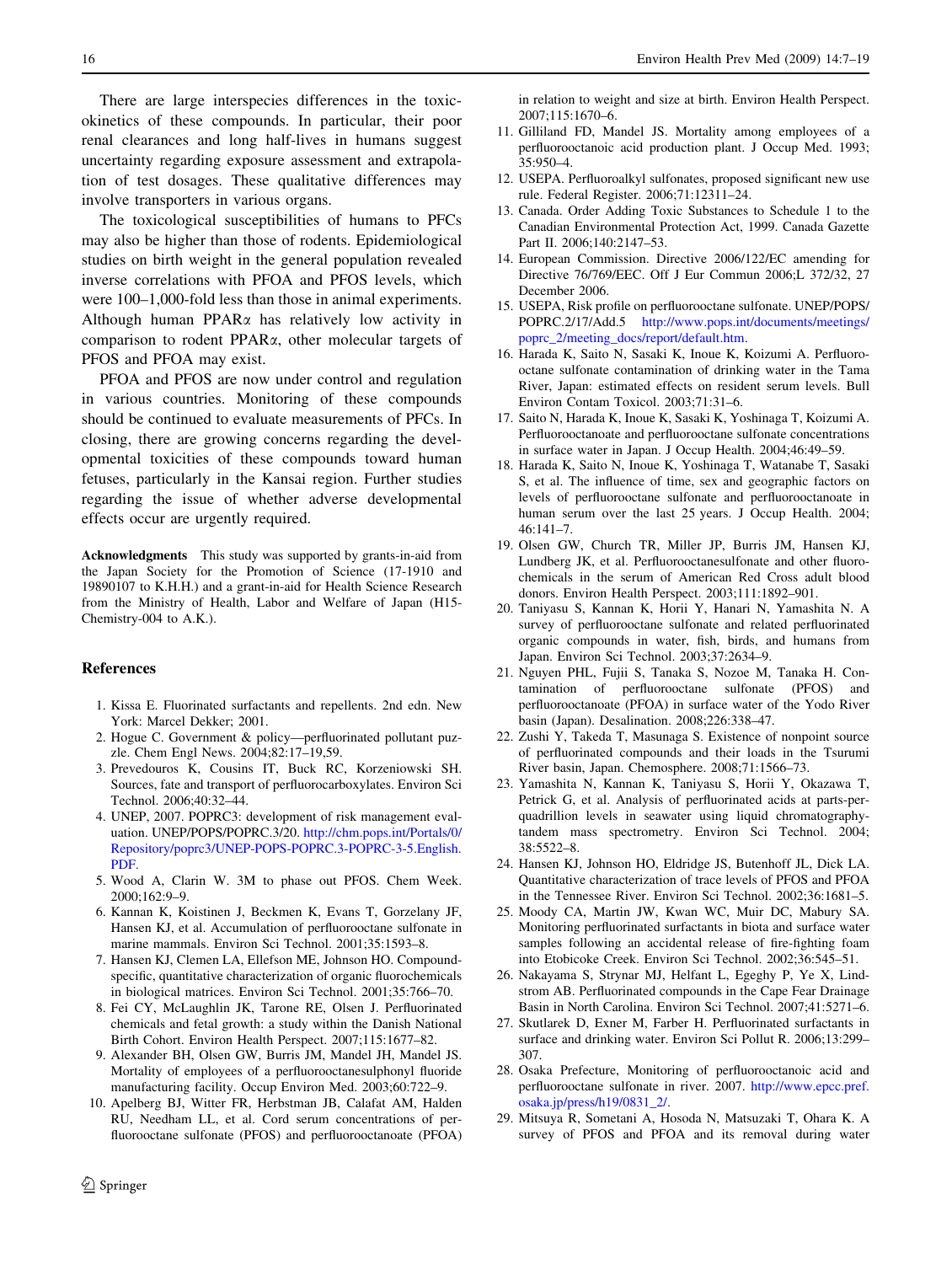<span id="page-10-0"></span>treatment. Abstracts of 58th annual meeting of Japan Water Works Association. 2007; 554–5.

- 30. Harada K, Nakanishi S, Saito N, Tsutsui T, Koizumi A. Airborne perfluorooctanoate may be a substantial source contamination in Kyoto area, Japan. Bull Environ Contam Toxicol. 2005;74:64–9.
- 31. Harada K, Nakanishi S, Sasaki K, Furuyama K, Nakayama S, Saito N, et al. Particle size distribution and respiratory deposition estimates of airborne perfluorooctanoate and perfluorooctanesulfonate in Kyoto area, Japan. Bull Environ Contam Toxicol. 2006;76:306–10.
- 32. Sasaki K, Harada K, Saito N, Tsutsui T, Nakanishi S, Tsuzuki H, et al. Impact of airborne perfluorooctane sulfonate on the human body burden and the ecological system. Bull Environ Contam Toxicol. 2003;71:408–13.
- 33. Ministry of Environment, Chemicals in the Environment FY2004, 2006. [http://www.env.go.jp/chemi/kurohon/2005/](http://www.env.go.jp/chemi/kurohon/2005/http2005d/d_section02_01.html) [http2005d/d\\_section02\\_01.html.](http://www.env.go.jp/chemi/kurohon/2005/http2005d/d_section02_01.html)
- 34. Boulanger B, Peck AM, Schnoor JL, Hornbuckle KC. Mass budget of perfluorooctane surfactants in Lake Ontario. Environ Sci Technol. 2005;39:74–9.
- 35. Barber JL, Berger U, Chaemfa C, Huber S, Jahnke A, Temme C, et al. Analysis of per- and polyfluorinated alkyl substances in air samples from Northwest Europe. J Environ Monit. 2007;9:530– 41.
- 36. Katsumata T, Nakata A, Iwasaki Y, Ito R, Saito K, Nakazawa H. Determination of perfluorochemicals in house-dust by LC/MS/ MS after supercritical fluid extraction. Bunseki Kagaku. 2006; 55:955–61.
- 37. Moriwaki H, Takatah Y, Arakawa R. Concentrations of perfluorooctane sulfonate (PFOS) and perfluorooctanoic acid (PFOA) in vacuum cleaner dust collected in Japanese homes. J Environ Monit. 2003;5:753–7.
- 38. Strynar MJ, Lindstrom AB. Perfluorinated compounds in house dust from Ohio and North Carolina, USA. Environ Sci Technol. 2008;42:3751–6.
- 39. Dinglasan-Panlilio MJ, Mabury SA. Significant residual fluorinated alcohols present in various fluorinated materials. Environ Sci Technol. 2006;40:1447–53.
- 40. Ellis DA, Martin JW, Mabury SA, Hurley MD, Andersen MPS, Wallington TJ. Atmospheric lifetime of fluorotelomer alcohols. Environ Sci Technol. 2003;37:3816–20.
- 41. Oono S, Harada KH, Mahmoud M, Inoue K, Koizumi A. Survey of airborne polyfluorinated telomers in Japan. Chemosphere. 2008;73:932–7.
- 42. Oono S, Matsubara E, Harada KH, Takagi S, Hamada S, Asakawa A, et al. Survey of airborne polyfluorinated telomers in Keihan area, Japan. Bull Environ Contam Toxicol. 2008;80:102–6.
- 43. Fromme H, Schlummer M, Moller A, Gruber L, Wolz G, Ungewiss J, et al. Exposure of an adult population to perfluorinated substances using duplicate diet portions and biomonitoring data. Environ Sci Technol. 2007;41:7928–33.
- 44. Tittlemier SA, Pepper K, Seymour C, Moisey J, Bronson R, Cao XL, et al. Dietary exposure of Canadians to perfluorinated carboxylates and perfluorooctane sulfonate via consumption of meat, fish, fast foods, and food items prepared in their packaging. J Agric Food Chem. 2007;55:3203–10.
- 45. Karrman A, Harada KH, Inoue K, Takasuga T, Ohi E, Koizumi A. Analysis of perfluorochemicals (PFCs) in diet duplicates and serum from Japan. DIOXIN 2007, Tokyo, Japan.
- 46. Falandysz J, Taniyasu S, Gulkowska A, Yamashita N, Schulte-Oehlmann U. Is fish a major source of fluorinated surfactants and repellents in humans living on the Baltic Coast? Environ Sci Technol. 2006;40:748–51.
- 47. Begley TH, White K, Honigfort P, Twaroski ML, Neches R, Walker RA. Perfluorochemicals: potential sources of and

migration from food packaging. Food Addit Contam. 2005;22:1023–31.

- 48. Aung NN, Yoshinaga J, Takahashi J-I. Exposure Assessment of Lead among Japanese Children. Environ Health Prev Med. 2004;9:257–61.
- 49. Harada K, Inoue K, Morikawa A, Yoshinaga T, Saito N, Koizumi A. Renal clearance of perfluorooctane sulfonate and perfluorooctanoate in humans and their species-specific excretion. Environ Res. 2005;99:253–61.
- 50. Harada K, Koizumi A, Saito N, Inoue K, Yoshinaga T, Date C, et al. Historical and geographical aspects of the increasing perfluorooctanoate and perfluorooctane sulfonate contamination in human serum in Japan. Chemosphere. 2007;66:293–301.
- 51. Fromme H, Midasch O, Twardella D, Angerer J, Boehmer S, Liebl B. Occurrence of perfluorinated substances in an adult German population in southern Bavaria. Int Arch Occup Environ Health. 2007;80:313–9.
- 52. Kärrman A, Mueller JF, van Bavel B, Harden F, Toms LM, Lindstrom G. Levels of 12 perfluorinated chemicals in pooled australian serum, collected 2002–2003, in relation to age, gender, and region. Environ Sci Technol. 2006;40:3742–8.
- 53. Calafat AM, Kuklenyik Z, Caudill SP, Reidy JA, Needham LL. Perfluorochemicals in pooled serum samples from USA residents in 2001 and 2002. Environ Sci Technol. 2006;40:2128–34.
- 54. Olsen GW, Huang HY, Helzlsouer KJ, Hansen KJ, Butenhoff JL, Mandel JH. Historical comparison of perfluorooctanesulfonate, perfluorooctanoate, and other fluorochemicals in human blood. Environ Health Perspect. 2005;113:539–45.
- 55. Jin Y, Saito N, Harada KH, Inoue K, Koizumi A. Historical trends in human serum levels of perfluorooctanoate and perfluorooctane sulfonate in Shenyang, China. Tohoku J Exp Med. 2007;212:63–70.
- 56. Olsen GW, Mair DC, Reagen WK, Ellefson ME, Ehresman DJ, Butenhoff JL, et al. Preliminary evidence of a decline in perfluorooctanesulfonate (PFOS) and perfluorooctanoate (PFOA) concentrations in American Red Cross Blood Donors. Chemosphere. 2007;68:105–11.
- 57. Olsen GW, Burris JM, Ehresman DJ, Froehlich JW, Seacat AM, Butenhoff JL, et al. Half-life of serum elimination of perfluorooctanesulfonate, perfluorohexanesulfonate, and perfluorooctanoate in retired fluorochemical production workers. Environ Health Perspect. 2007;115:1298–305.
- 58. Kudo N, Katakura M, Sato Y, Kawashima Y. Sex hormoneregulated renal transport of perfluorooctanoic acid. Chem Biol Interact. 2002;139:301–16.
- 59. Kudo N, Kawashima Y, The study of excretion pathway and long-term persistency of fluorinated fatty acids in primates. In: Annual reports of the Primate Research Institute, Kyoto University, Aichi, Vol. 31;2001
- 60. Butenhoff JL, Kennedy GL Jr, Hinderliter PM, Lieder PH, Jung R, Hansen KJ, et al. Pharmacokinetics of perfluorooctanoate in cynomolgus monkeys. Toxicol Sci. 2004;82:394–406.
- 61. Gibson SJ, Johnson JD, Absorption of  $FC-95<sup>-14</sup>C$  in rats after a single oral dose. Riker Laboratories, Inc., Subsidiary of 3 M, St. Paul, MN, USEPA Public Docket AR-226-0007.1979.
- 62. Noker PE, Gorman GS. A pharmacokinetic study of potassium perfluorooctanesulfonate in the Cynomolgus monkey. USEPA public docket, administrative record AR-226-1356. 2003.
- 63. Johnson JD, Gibson SJ, Ober RE. Cholestyramine-enhanced fecal elimination of carbon-14 in rats after administration of ammonium  $[14C]$ perfluorooctanoate or potassium  $[14C]$ perfluorooctanesulfonate. Fundam Appl Toxicol. 1984;4:972–6.
- 64. Vanden Heuvel JP, Kuslikis BI, Van Rafelghem MJ, Peterson RE. Tissue distribution, metabolism, and elimination of perfluorooctanoic acid in male and female rats. J Biochem Toxicol. 1991;6:83–92.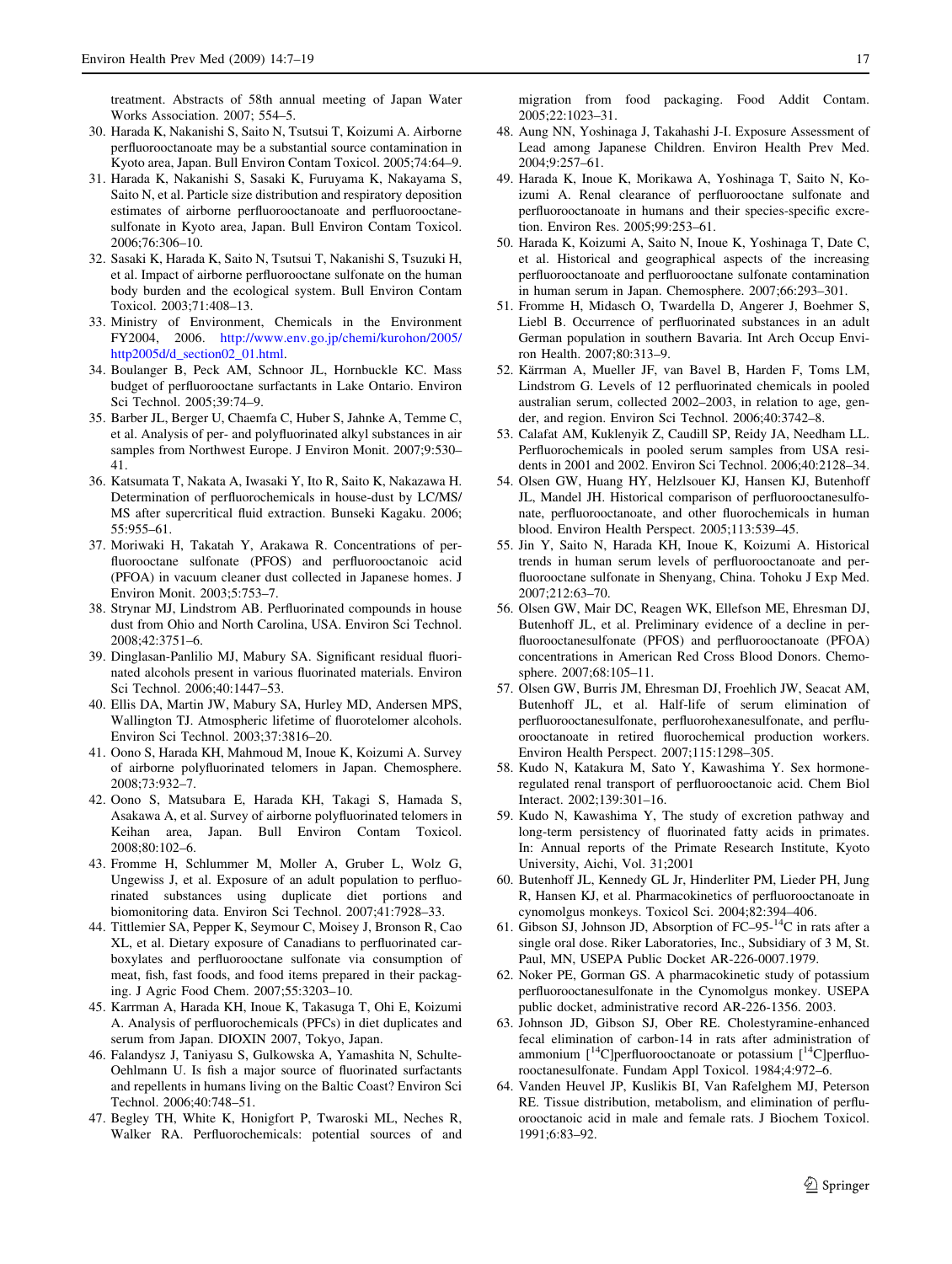- <span id="page-11-0"></span>65. Andersen ME, Clewell HJ 3rd, Tan YM, Butenhoff JL, Olsen GW. Pharmacokinetic modeling of saturable, renal resorption of perfluoroalkylacids in monkeys—probing the determinants of long plasma half-lives. Toxicology. 2006;227:156–64.
- 66. Nakagawa H, Hirata T, Terada T, Jutabha P, Miura D, Harada KH, et al. Roles of organic anion transporters in the renal excretion of perfluorooctanoic acid. Basic Clin Pharmacol Toxicol. 2008;103:1–8.
- 67. Katakura M, Kudo N, Tsuda T, Hibino Y, Mitsumoto A, Kawashima Y. Rat organic anion transporter 3 and organic anion transporting polypeptide 1 mediate perfluorooctanoic acid transport. J Health Sci. 2007;53:77–83.
- 68. Harada KH, Hashida S, Kaneko T, Takenaka K, Minata M, Inoue K, et al. Biliary excretion and cerebrospinal fluid partition of perfluorooctanoate and perfluorooctane sulfonate in humans. Environ Toxicol Pharmacol. 2007;24:134–9.
- 69. Maestri L, Negri S, Ferrari M, Ghittori S, Fabris F, Danesino P, et al. Determination of perfluorooctanoic acid and perfluorooctanesulfonate in human tissues by liquid chromatography/single quadrupole mass spectrometry. Rapid Commun Mass Spectrom. 2006;20:2728–34.
- 70. Buist SC, Cherrington NJ, Choudhuri S, Hartley DP, Klaassen CD. Gender-specific and developmental influences on the expression of rat organic anion transporters. J Pharmacol Exp Ther. 2002;301:145–51.
- 71. Karrman A, Ericson I, van Bavel B, Darnerud PO, Aune M, Glynn A, et al. Exposure of perfluorinated chemicals through lactation: levels of matched human milk and serum and a temporal trend, 1996–2004, in Sweden. Environ Health Perspect. 2007;115:226–30.
- 72. Inoue K, Okada F, Ito R, Kato S, Sasaki S, Nakajima S, et al. Perfluorooctane sulfonate (PFOS) and related perfluorinated compounds in human maternal and cord blood samples: assessment of PFOS exposure in a susceptible population during pregnancy. Environ Health Perspect. 2004;112:1204–7.
- 73. Han X, Snow TA, Kemper RA, Jepson GW. Binding of perfluorooctanoic acid to rat and human plasma proteins. Chem Res Toxicol. 2003;16:775–81.
- 74. Jones PD, Hu W, De Coen W, Newsted JL, Giesy JP. Binding of perfluorinated fatty acids to serum proteins. Environ Toxicol Chem. 2003;22:2639–49.
- 75. Olsen GW, Burris JM, Burlew MM, Mandel JH. Epidemiologic assessment of worker serum perfluorooctanesulfonate (PFOS) and perfluorooctanoate (PFOA) concentrations and medical surveillance examinations. J Occup Environ Med. 2003;45:260– 70.
- 76. Olsen GW, Burris JM, Mandel JH, Zobel LR. Serum perfluorooctane sulfonate and hepatic and lipid clinical chemistry tests in fluorochemical production employees. J Occup Environ Med. 1999;41:799–806.
- 77. Sakr CJ, Kreckmann KH, Green JW, Gillies PJ, Reynolds JL, Leonard RC. Cross-sectional study of lipids and liver enzymes related to a serum biomarker of exposure (ammonium perfluorooctanoate or APFO) as part of a general health survey in a cohort of occupationally exposed workers. J Occup Environ Med. 2007;49:1086–96.
- 78. Anderson-Mahoney P, Kotlerman J, Takhar H, Gray D, Dahlgren J. Self-reported health effects among community residents exposed to perfluorooctanoate. New Solut. 2008;18:129–43.
- 79. Abdellatif AG, Preat V, Taper HS, Roberfroid M. The modulation of rat liver carcinogenesis by perfluorooctanoic acid, a peroxisome proliferator. Toxicol Appl Pharmacol. 1991;111: 530–7.
- 80. Seacat AM, Thomford PJ, Butenhoff JL. Terminal observations in Sprague Dawley rats after lifetime dietary exposure to potassium perfluorooclanesulfonate. Toxicologist. 2002;66:185.
- 82. Vanden Heuvel JP, Thompson JT, Frame SR, Gillies PJ. Differential activation of nuclear receptors by perfluorinated fatty acid analogs and natural fatty acids: a comparison of human, mouse, and rat peroxisome proliferator-activated receptor-alpha, -beta, and -gamma, liver X receptor-beta, and retinoid X receptor-alpha. Toxicol Sci. 2006;92:476–89.
- 83. Wolf DC, Moore T, Abbott BD, Rosen MB, Das KP, Zehr RD, et al. Comparative hepatic effects of perfluorooctanoic acid and WY 14, 643 in PPAR-alpha knockout and wild-type mice. Toxicol Pathol. 2008;36:632–9.
- 84. Rosen MB, Lee JS, Ren H, Vallanat B, Liu J, Waalkes MP, et al. Toxicogenomic dissection of the perfluorooctanoic acid transcript profile in mouse liver: evidence for the involvement of nuclear receptors PPAR alpha and CAR. Toxicol Sci. 2008;103:46–56.
- 85. Butenhoff J, Costa G, Elcombe C, Farrar D, Hansen K, Iwai H, et al. Toxicity of ammonium perfluorooctanoate in male cynomolgus monkeys after oral dosing for 6 months. Toxicol Sci. 2002;69:244–57.
- 86. Seacat AM, Thomford PJ, Hansen KJ, Olsen GW, Case MT, Butenhoff JL. Subchronic toxicity studies on perfluorooctanesulfonate potassium salt in cynomolgus monkeys. Toxicol Sci. 2002;68:249–64.
- 87. Lau C, Butenhoff JL, Rogers JM. The developmental toxicity of perfluoroalkyl acids and their derivatives. Toxicol Appl Pharmacol. 2004;198:231–41.
- 88. Lau C, Thibodeaux JR, Hanson RG, Rogers JM, Grey BE, Stanton ME, et al. Exposure to perfluorooctane sulfonate during pregnancy in rat and mouse. II: postnatal evaluation. Toxicol Sci. 2003;74:382–92.
- 89. Thibodeaux J, Hanson RG, Grey BE, Barbee BD, Richards JH, Butenhoff JL, et al. Maternal and developmental toxicity of perfluorooctane sulfonate (PFOS) in the mouse. Toxicol Sci. 2003;72:342.
- 90. Keil DE, Mehlmann T, Butterworth L, Peden-Adams MM. Gestational exposure to perfluorooctane sulfonate suppresses immune function in B6C3F1 mice. Toxicol Sci. 2008;103:77– 85.
- 91. Abbott BD, Wolf CJ, Schmid JE, Das KP, Zehr RD, Helfant L, et al. Perfluorooctanoic acid-induced developmental toxicity in the mouse is dependent on expression of peroxisome proliferator-activated receptor-alpha. Toxicol Sci. 2007;98:571–81.
- 92. Abbott BD, Wolf CJ, Das KP, Zehr RD, Schmid JE, Lindstrom AB, et al. Developmental toxicity of perfluorooctane sulfonate (PFOS) is not dependent on expression of peroxisome proliferator activated receptor-alpha (PPARa) in the mouse. Reprod Toxicol. 2008.
- 93. Austin ME, Kasturi BS, Barber M, Kannan K, MohanKumar PS, MohanKumar SM. Neuroendocrine effects of perfluorooctane sulfonate in rats. Environ Health Perspect. 2003;111:1485–9.
- 94. Asakawa A, Toyoshima M, Fujimiya M, Harada K, Ataka K, Inoue K, et al. Perfluorooctane sulfonate influences feeding behavior and gut motility via the hypothalamus. Int J Mol Med. 2007;19:733–9.
- 95. Asakawa A, Toyoshima M, Harada KH, Fujimiya M, Inoue K, Koizumi A. The ubiquitous environmental pollutant perfluorooctanoic acid inhibits feeding behavior via peroxisome proliferator-activated receptor-alpha. Int J Mol Med. 2008;21: 439–45.
- 96. Fuentes S, Vicens P, Colomina MT, Domingo JL. Behavioral effects in adult mice exposed to perfluorooctane sulfonate (PFOS). Toxicology. 2007;242:123–9.